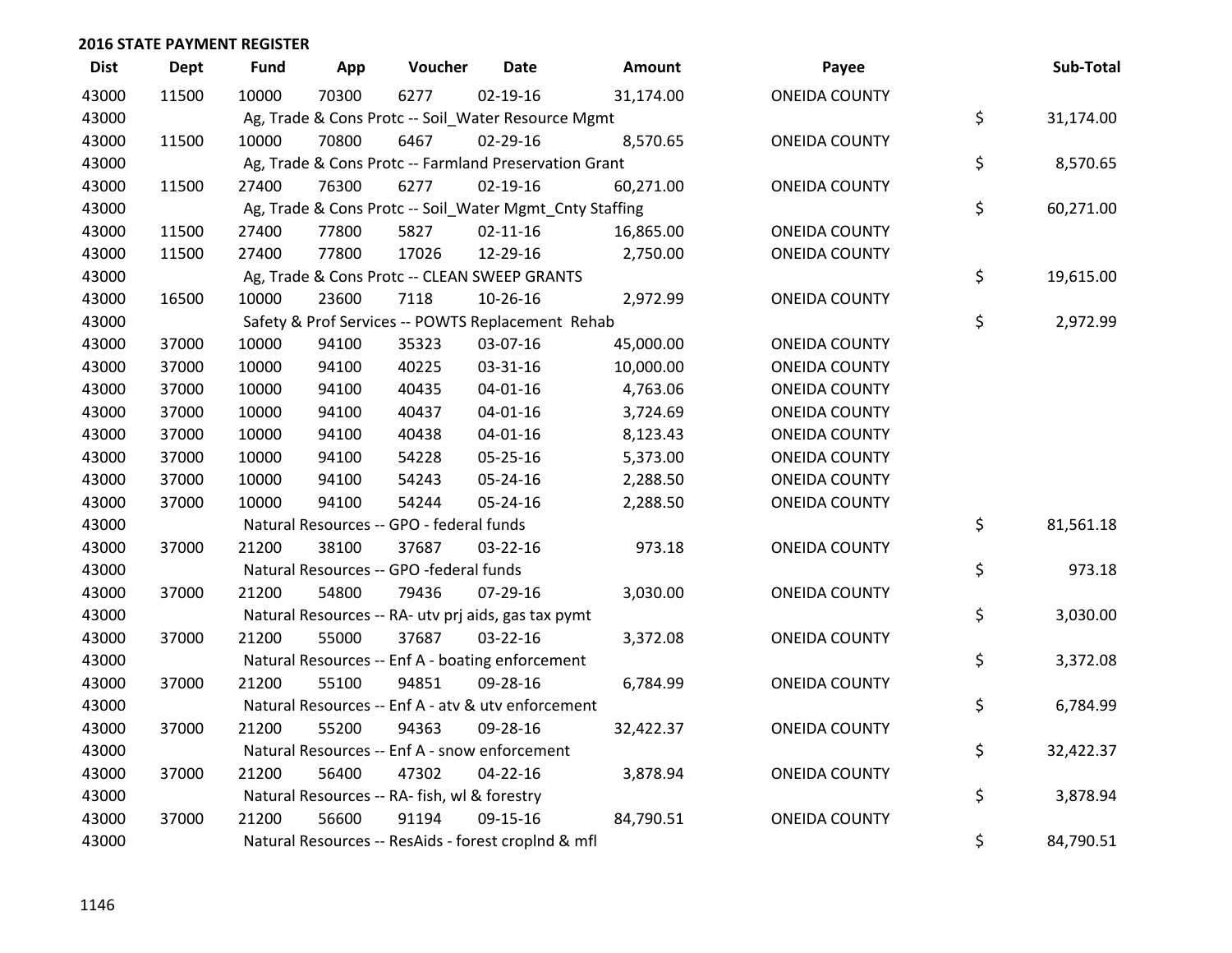| <b>Dist</b> | Dept  | <b>Fund</b> | App          | Voucher                                   | <b>Date</b>                                         | Amount     | Payee                | Sub-Total        |
|-------------|-------|-------------|--------------|-------------------------------------------|-----------------------------------------------------|------------|----------------------|------------------|
| 43000       | 37000 | 21200       | 57200        | 37205                                     | 04-08-16                                            | 53,878.46  | <b>ONEIDA COUNTY</b> |                  |
| 43000       | 37000 | 21200       | 57200        | 116967                                    | 12-29-16                                            | 9,471.02   | <b>ONEIDA COUNTY</b> |                  |
| 43000       |       |             |              |                                           | Natural Resources -- ResAids - cnty forst & admin   |            |                      | \$<br>63,349.48  |
| 43000       | 37000 | 21200       | 57400        | 33669                                     | 03-02-16                                            | 875.00     | <b>ONEIDA COUNTY</b> |                  |
| 43000       | 37000 | 21200       | 57400        | 35322                                     | 03-08-16                                            | 11,692.17  | <b>ONEIDA COUNTY</b> |                  |
| 43000       | 37000 | 21200       | 57400        | 82520                                     | 08-10-16                                            | 50,137.50  | <b>ONEIDA COUNTY</b> |                  |
| 43000       |       |             |              |                                           | Natural Resources -- RA- cnty snow trail & area aid |            |                      | \$<br>62,704.67  |
| 43000       | 37000 | 21200       | 57500        | 33669                                     | 03-02-16                                            | 49,700.00  | <b>ONEIDA COUNTY</b> |                  |
| 43000       | 37000 | 21200       | 57500        | 92345                                     | 09-22-16                                            | 78,138.60  | <b>ONEIDA COUNTY</b> |                  |
| 43000       |       |             |              |                                           | Natural Resources -- RA- snowmobile trail areas     |            |                      | \$<br>127,838.60 |
| 43000       | 37000 | 21200       | 57600        | 33680                                     | 03-02-16                                            | 314.74     | <b>ONEIDA COUNTY</b> |                  |
| 43000       | 37000 | 21200       | 57600        | 79434                                     | 07-29-16                                            | 9,090.00   | <b>ONEIDA COUNTY</b> |                  |
| 43000       | 37000 | 21200       | 57600        | 80904                                     | 08-08-16                                            | 11,270.00  | <b>ONEIDA COUNTY</b> |                  |
| 43000       |       |             |              |                                           | Natural Resources -- RA- atv prj aids, gas tax pymt |            |                      | \$<br>20,674.74  |
| 43000       | 37000 | 21200       | 57700        | 18923                                     | $01 - 21 - 16$                                      | 900.00     | <b>ONEIDA COUNTY</b> |                  |
| 43000       |       |             |              | Natural Resources -- RA- atv project aids |                                                     |            |                      | \$<br>900.00     |
| 43000       | 37000 | 21200       | 58400        | 90503                                     | 09-15-16                                            | 28.54      | <b>ONEIDA COUNTY</b> |                  |
| 43000       |       |             |              |                                           | Natural Resources -- ResAids - pymt in lieu tax fed |            |                      | \$<br>28.54      |
| 43000       | 37000 | 21200       | 58900        | 102487                                    | 11-18-16                                            | 13,999.11  | <b>ONEIDA COUNTY</b> |                  |
| 43000       |       |             |              |                                           | Natural Resources -- Resource aids - distribution o |            |                      | \$<br>13,999.11  |
| 43000       | 37000 | 21200       | 67800        | 24887                                     | $02 - 02 - 16$                                      | 26,413.46  | <b>ONEIDA COUNTY</b> |                  |
| 43000       |       |             |              |                                           | Natural Resources -- EA - invasive aqu & lake mon   |            |                      | \$<br>26,413.46  |
| 43000       | 37000 | 27400       | 67000        | 55460                                     | 05-31-16                                            | 60,587.25  | <b>ONEIDA COUNTY</b> |                  |
| 43000       |       |             |              |                                           | Natural Resources -- Fin asst for responsible units |            |                      | \$<br>60,587.25  |
| 43000       | 37000 | 27400       | 67300        | 55460                                     | 05-31-16                                            | 7,092.48   | <b>ONEIDA COUNTY</b> |                  |
| 43000       |       |             |              |                                           | Natural Resources -- Recycling consolidation grants |            |                      | \$<br>7,092.48   |
| 43000       | 37000 | 36300       | <b>TA100</b> | 96759                                     | 10-03-16                                            | 136,091.98 | <b>ONEIDA COUNTY</b> |                  |
| 43000       |       |             |              | Natural Resources -- LAND ACQUISITION     |                                                     |            |                      | \$<br>136,091.98 |
| 43000       | 39500 | 21100       | 18500        | 33595                                     | 10-03-16                                            | 989.56     | <b>ONEIDA COUNTY</b> |                  |
| 43000       | 39500 | 21100       | 18500        | 69797                                     | 12-30-16                                            | 15,288.72  | <b>ONEIDA COUNTY</b> |                  |
| 43000       |       |             |              | Transportation -- Hwy Sfty Loc Aid Ffd    |                                                     |            |                      | \$<br>16,278.28  |
| 43000       | 39500 | 21100       | 19000        | 152                                       | 07-05-16                                            | 399,327.40 | <b>ONEIDA COUNTY</b> |                  |
| 43000       | 39500 | 21100       | 19000        | 29106                                     | 10-03-16                                            | 199,663.70 | <b>ONEIDA COUNTY</b> |                  |
| 43000       |       |             |              | Transportation -- Trans Aids To Co.-Sf    |                                                     |            |                      | \$<br>598,991.10 |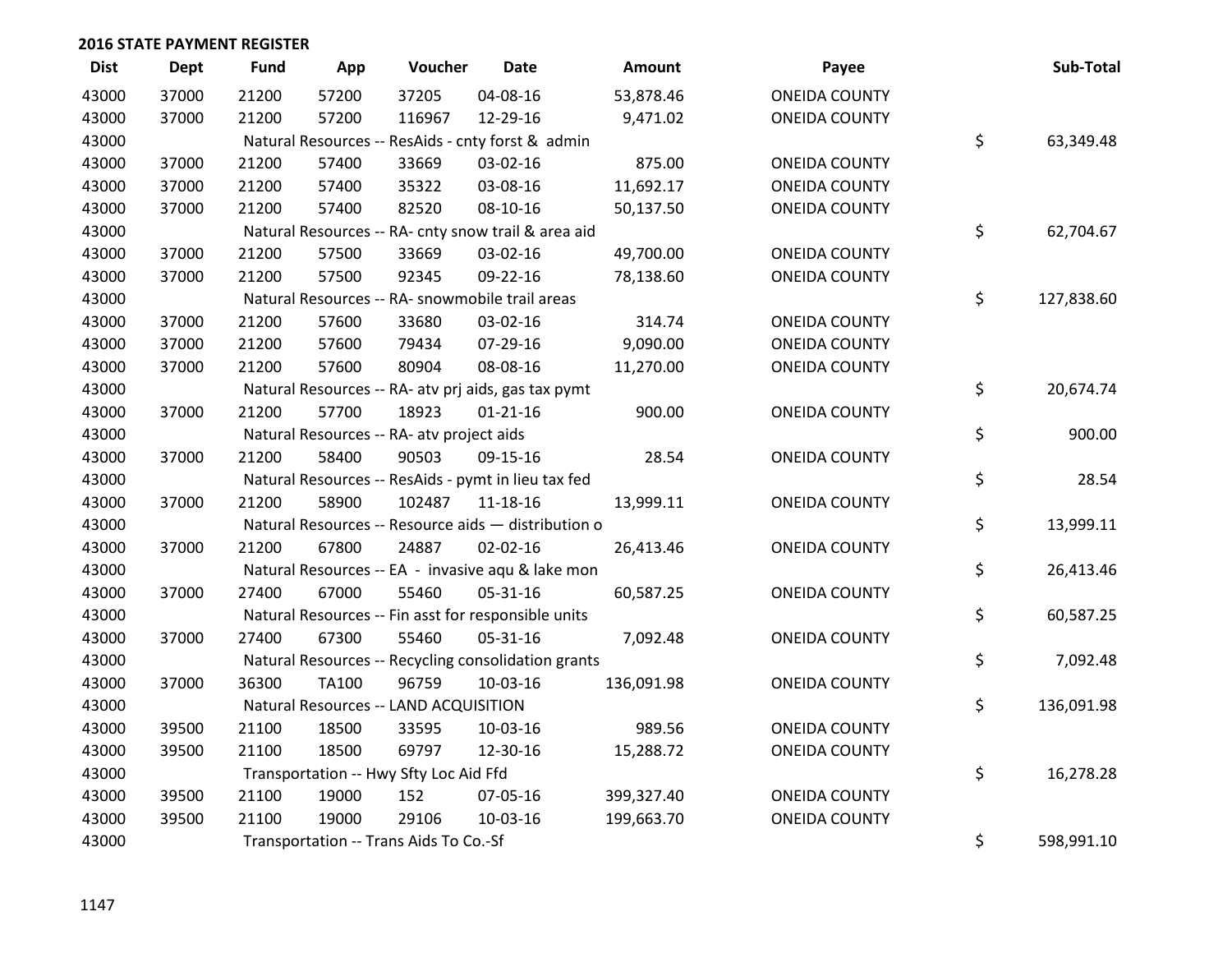| <b>Dist</b> | <b>Dept</b> | <b>Fund</b> | App   | Voucher                                     | <b>Date</b>                                       | Amount     | Payee                   | Sub-Total          |
|-------------|-------------|-------------|-------|---------------------------------------------|---------------------------------------------------|------------|-------------------------|--------------------|
| 43000       | 39500       | 21100       | 16800 | 88043                                       | 05-06-16                                          | 117,117.00 | <b>COUNTY OF ONEIDA</b> |                    |
| 43000       |             |             |       | Transportation -- Eldly&Disa Co/Aid Sf      |                                                   |            |                         | \$<br>117,117.00   |
| 43000       | 39500       | 21100       | 17000 | 75892                                       | 03-09-16                                          | 11,781.25  | TREAS ONEIDA CO         |                    |
| 43000       |             |             |       | <b>Transportation -- County Forest Aids</b> |                                                   |            |                         | \$<br>11,781.25    |
| 43000       | 39500       | 21100       | 18500 | 82620                                       | 05-23-16                                          | 809.64     | TREAS ONEIDA CO         |                    |
| 43000       |             |             |       | Transportation -- Hwy Sfty Loc Aid Ffd      |                                                   |            |                         | \$<br>809.64       |
| 43000       | 39500       | 21100       | 19000 | 74043                                       | 01-04-16                                          | 199,663.70 | <b>COUNTY OF ONEIDA</b> |                    |
| 43000       |             |             |       | Transportation -- Trans Aids To Co.-Sf      |                                                   |            |                         | \$<br>199,663.70   |
| 43000       | 41000       | 10000       | 11600 | 92322                                       | 11-29-16                                          | 12,560.00  | <b>ONEIDA COUNTY</b>    |                    |
| 43000       |             |             |       |                                             | Corrections -- Reimbursing counties for proba     |            |                         | \$<br>12,560.00    |
| 43000       | 41000       | 10000       | 31300 | 28418                                       | $02 - 12 - 16$                                    | 4,972.00   | <b>ONEIDA COUNTY</b>    |                    |
| 43000       | 41000       | 10000       | 31300 | 34724                                       | 03-10-16                                          | 6,163.00   | <b>ONEIDA COUNTY</b>    |                    |
| 43000       | 41000       | 10000       | 31300 | 53062                                       | 06-01-16                                          | 308,922.00 | <b>ONEIDA COUNTY</b>    |                    |
| 43000       |             |             |       |                                             | Corrections -- Community youth and family aid     |            |                         | \$<br>320,057.00   |
| 43000       | 43500       | 10000       | 11900 | 72446                                       | 09-02-16                                          | 6,668.18   | <b>ONEIDA COUNTY</b>    |                    |
| 43000       |             |             |       |                                             | Health Services -- Emergency medical services, ai |            |                         | \$<br>6,668.18     |
| 43000       | 43500       | 10000       | 00000 | 90613                                       | $01 - 02 - 16$                                    | 97,492.00  | ONEIDA CO               |                    |
| 43000       | 43500       | 10000       | 00000 | 90614                                       | 01-04-16                                          | 122,102.00 | ONEIDA CO               |                    |
| 43000       | 43500       | 10000       | 00000 | 90616                                       | $02 - 01 - 16$                                    | 191,348.00 | ONEIDA CO               |                    |
| 43000       | 43500       | 10000       | 00000 | 90618                                       | 03-01-16                                          | 227,225.00 | ONEIDA CO               |                    |
| 43000       | 43500       | 10000       | 00000 | 90622                                       | $04 - 01 - 16$                                    | 402,652.00 | ONEIDA CO               |                    |
| 43000       | 43500       | 10000       | 00000 | 90624                                       | 05-02-16                                          | 724,509.00 | ONEIDA CO               |                    |
| 43000       | 43500       | 10000       | 00000 | 90627                                       | 06-01-16                                          | 393,492.00 | ONEIDA CO               |                    |
| 43000       | 43500       | 10000       | 00000 | 90628                                       | 06-29-16                                          | 22,004.00  | ONEIDA CO               |                    |
| 43000       | 43500       | 10000       | 00000 | 90700                                       | $07 - 01 - 16$                                    | 520,012.00 | ONEIDA CO               |                    |
| 43000       | 43500       | 10000       | 00000 | 90701                                       | 08-01-16                                          | 542,345.00 | ONEIDA CO               |                    |
| 43000       | 43500       | 10000       | 00000 | 90702                                       | 09-01-16                                          | 405,405.00 | ONEIDA CO               |                    |
| 43000       | 43500       | 10000       | 00000 | 90704                                       | 10-01-16                                          | 489,920.00 | ONEIDA CO               |                    |
| 43000       | 43500       | 10000       | 00000 | 90705                                       | 11-01-16                                          | 473,179.00 | ONEIDA CO               |                    |
| 43000       | 43500       | 10000       | 00000 | 90706                                       | 12-01-16                                          | 363,177.00 | <b>ONEIDA CO</b>        |                    |
| 43000       |             |             |       | Health Services -- State/Fed Aids           |                                                   |            |                         | \$<br>4,974,862.00 |
| 43000       | 45500       | 10000       | 20200 | 10366                                       | 05-27-16                                          | 1,287.38   | <b>ONEIDA COUNTY</b>    |                    |
| 43000       |             |             |       | Justice -- Officer training reimbursement   |                                                   |            |                         | \$<br>1,287.38     |
| 43000       | 45500       | 10000       | 22100 | 14334                                       | $07 - 22 - 16$                                    | 1,850.00   | <b>ONEIDA COUNTY</b>    |                    |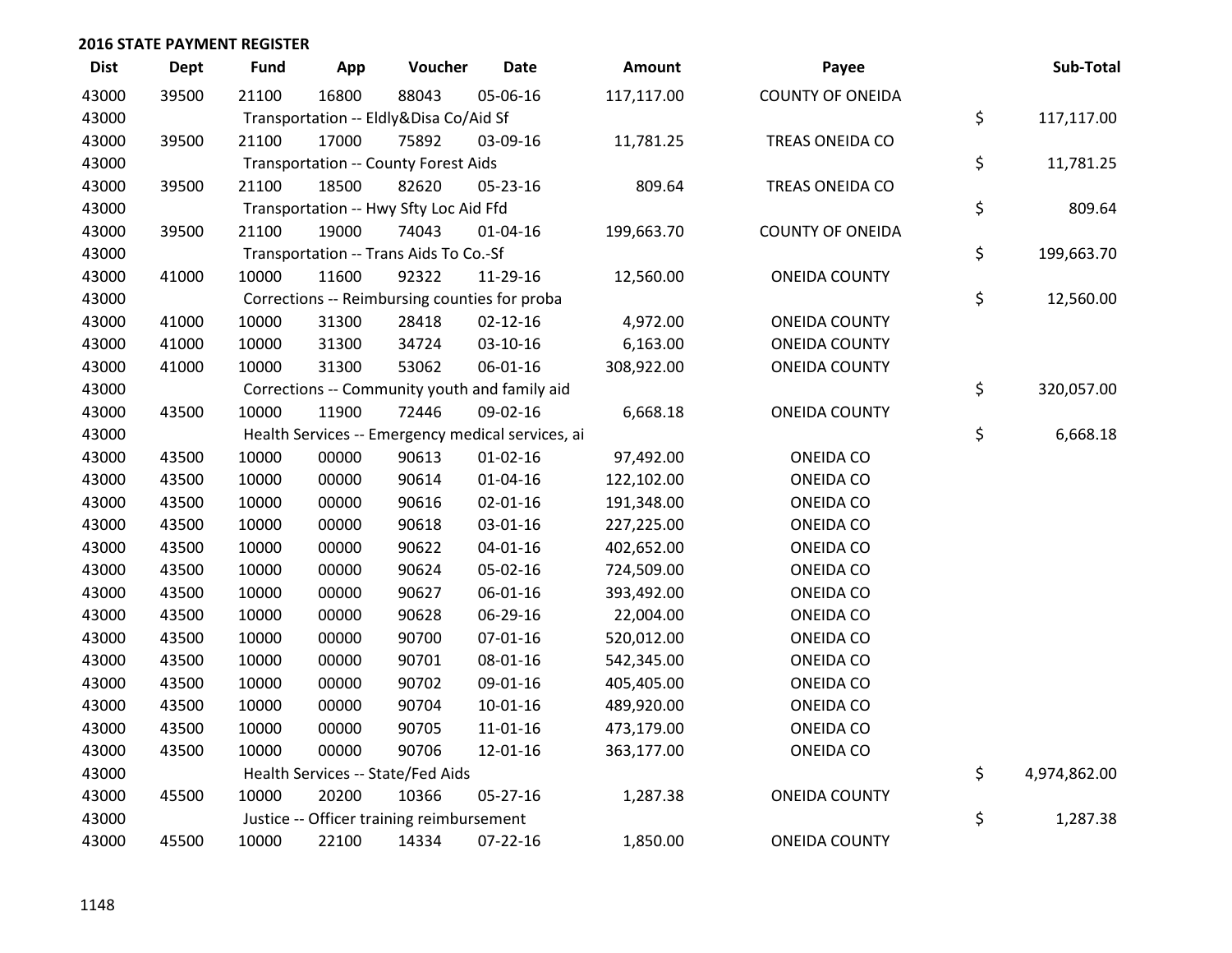| <b>Dist</b> | <b>Dept</b> | <b>Fund</b> | App   | Voucher                                        | Date                                               | Amount    | Payee                | Sub-Total       |
|-------------|-------------|-------------|-------|------------------------------------------------|----------------------------------------------------|-----------|----------------------|-----------------|
| 43000       |             |             |       | Justice -- Crime laboratories, DNA             |                                                    |           |                      | \$<br>1,850.00  |
| 43000       | 45500       | 10000       | 22500 | 6354                                           | $02 - 16 - 16$                                     | 20,967.00 | <b>ONEIDA COUNTY</b> |                 |
| 43000       |             |             |       | Justice -- Drug crimes enforcement, local      |                                                    |           |                      | \$<br>20,967.00 |
| 43000       | 45500       | 10000       | 22600 | 5045                                           | $01 - 15 - 16$                                     | 30,946.00 | <b>ONEIDA COUNTY</b> |                 |
| 43000       |             |             |       | Justice -- County law enforcement service      |                                                    |           |                      | \$<br>30,946.00 |
| 43000       | 45500       | 10000       | 23100 | 10366                                          | $05 - 27 - 16$                                     | 230.40    | <b>ONEIDA COUNTY</b> |                 |
| 43000       | 45500       | 10000       | 23100 | 18693                                          | $10-31-16$                                         | 7,040.00  | <b>ONEIDA COUNTY</b> |                 |
| 43000       |             |             |       | Justice -- Law enforcement train, local        |                                                    |           |                      | \$<br>7,270.40  |
| 43000       | 45500       | 10000       | 24100 | 17571                                          | 10-05-16                                           | 95.55     | <b>ONEIDA COUNTY</b> |                 |
| 43000       |             |             |       | Justice -- Federal aid, state operations       |                                                    |           |                      | \$<br>95.55     |
| 43000       | 45500       | 10000       | 25100 | 5743                                           | 02-08-16                                           | 6,932.34  | <b>ONEIDA COUNTY</b> |                 |
| 43000       | 45500       | 10000       | 25100 | 9630                                           | 05-09-16                                           | 6,012.00  | <b>ONEIDA COUNTY</b> |                 |
| 43000       | 45500       | 10000       | 25100 | 12826                                          | 06-23-16                                           | 5,804.58  | <b>ONEIDA COUNTY</b> |                 |
| 43000       | 45500       | 10000       | 25100 | 14860                                          | 08-04-16                                           | 2,777.86  | <b>ONEIDA COUNTY</b> |                 |
| 43000       | 45500       | 10000       | 25100 | 15715                                          | 08-24-16                                           | 3,726.56  | <b>ONEIDA COUNTY</b> |                 |
| 43000       | 45500       | 10000       | 25100 | 19094                                          | 11-09-16                                           | 16,296.76 | <b>ONEIDA COUNTY</b> |                 |
| 43000       | 45500       | 10000       | 25100 | 19856                                          | 11-30-16                                           | 11,492.00 | <b>ONEIDA COUNTY</b> |                 |
| 43000       |             |             |       | Justice -- Federal aid, local assistance       |                                                    |           |                      | \$<br>53,042.10 |
| 43000       | 45500       | 10000       | 53200 | 7618                                           | 03-14-16                                           | 7,999.41  | <b>ONEIDA COUNTY</b> |                 |
| 43000       | 45500       | 10000       | 53200 | 14448                                          | 07-22-16                                           | 7,329.66  | <b>ONEIDA COUNTY</b> |                 |
| 43000       |             |             |       | Justice -- Crime victim witness assist         |                                                    |           |                      | \$<br>15,329.07 |
| 43000       | 46500       | 10000       | 30600 | 5495                                           | 02-04-16                                           | 5,836.93  | <b>ONEIDA COUNTY</b> |                 |
| 43000       | 46500       | 10000       | 30600 | 8227                                           | $04 - 11 - 16$                                     | 5,836.93  | <b>ONEIDA COUNTY</b> |                 |
| 43000       | 46500       | 10000       | 30600 | 11373                                          | $06 - 15 - 16$                                     | 5,836.93  | <b>ONEIDA COUNTY</b> |                 |
| 43000       | 46500       | 10000       | 30600 | 17758                                          | $11 - 14 - 16$                                     | 5,836.93  | <b>ONEIDA COUNTY</b> |                 |
| 43000       |             |             |       |                                                | Military Affairs -- Regional emergency response tm |           |                      | \$<br>23,347.72 |
| 43000       | 46500       | 10000       | 30800 | 6679                                           | 03-01-16                                           | 381.00    | <b>ONEIDA COUNTY</b> |                 |
| 43000       | 46500       | 10000       | 30800 | 17488                                          | 11-07-16                                           | 7,924.31  | <b>ONEIDA COUNTY</b> |                 |
| 43000       |             |             |       |                                                | Military Affairs -- Emergency response equipment   |           |                      | \$<br>8,305.31  |
| 43000       | 46500       | 10000       | 33700 | 12947                                          | $07 - 20 - 16$                                     | 4,774.00  | <b>ONEIDA COUNTY</b> |                 |
| 43000       | 46500       | 10000       | 33700 | 18623                                          | 12-06-16                                           | 4,774.00  | <b>ONEIDA COUNTY</b> |                 |
| 43000       |             |             |       | Military Affairs -- Local emer planning grants |                                                    |           |                      | \$<br>9,548.00  |
| 43000       | 46500       | 10000       | 34200 | 4608                                           | $01-20-16$                                         | 7,500.00  | <b>ONEIDA COUNTY</b> |                 |
| 43000       | 46500       | 10000       | 34200 | 5058                                           | $01-27-16$                                         | 22,165.37 | <b>ONEIDA COUNTY</b> |                 |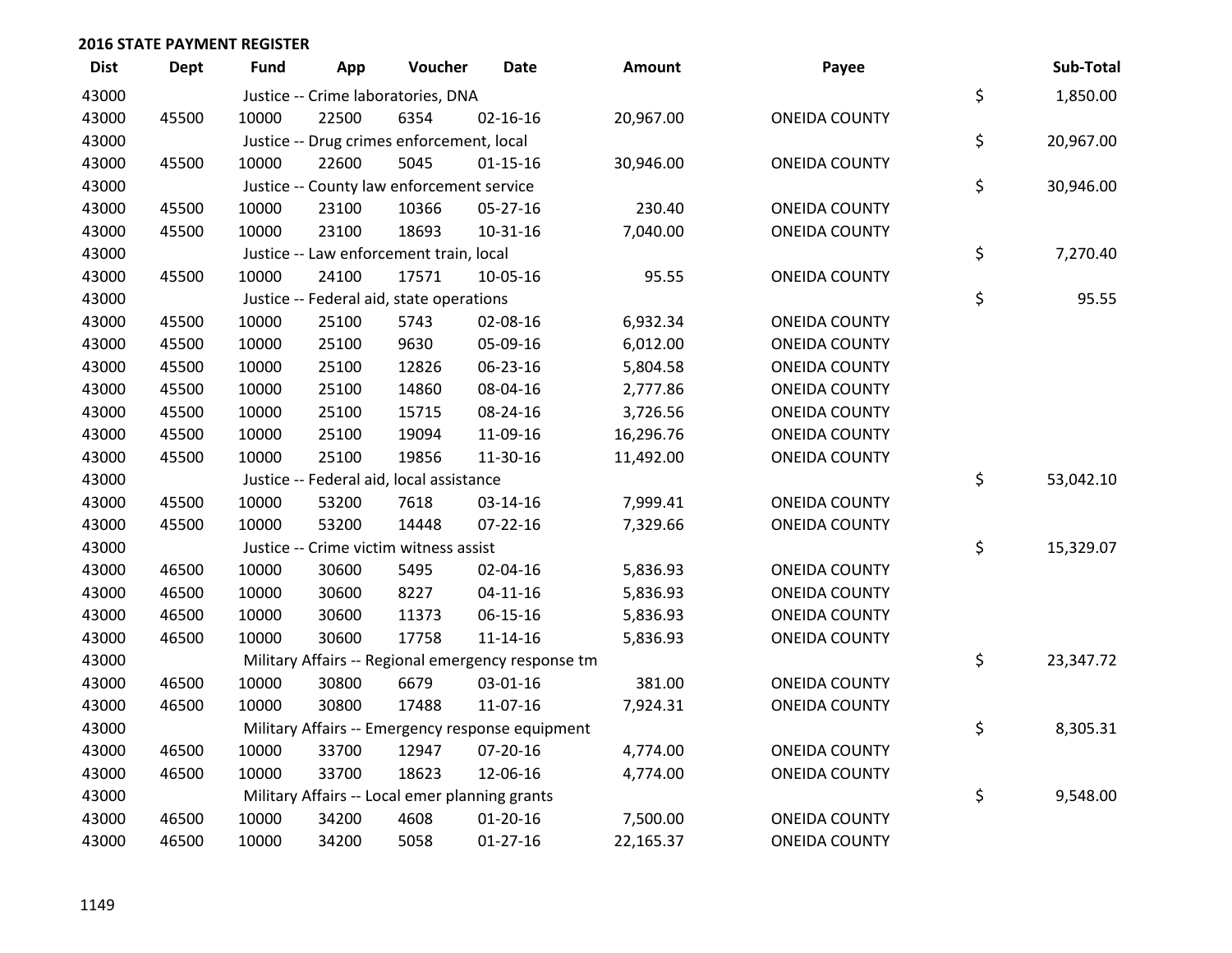| <b>Dist</b> | <b>Dept</b> | <b>Fund</b> | App   | Voucher                                            | <b>Date</b>    | <b>Amount</b> | Payee                | Sub-Total        |
|-------------|-------------|-------------|-------|----------------------------------------------------|----------------|---------------|----------------------|------------------|
| 43000       | 46500       | 10000       | 34200 | 5608                                               | 02-04-16       | 4,939.00      | <b>ONEIDA COUNTY</b> |                  |
| 43000       | 46500       | 10000       | 34200 | 7103                                               | 03-07-16       | 7,500.00      | <b>ONEIDA COUNTY</b> |                  |
| 43000       | 46500       | 10000       | 34200 | 7476                                               | 03-18-16       | 7,500.00      | <b>ONEIDA COUNTY</b> |                  |
| 43000       | 46500       | 10000       | 34200 | 12872                                              | $07-19-16$     | 7,500.00      | <b>ONEIDA COUNTY</b> |                  |
| 43000       | 46500       | 10000       | 34200 | 13886                                              | 08-16-16       | 22,099.15     | <b>ONEIDA COUNTY</b> |                  |
| 43000       | 46500       | 10000       | 34200 | 14721                                              | 09-02-16       | 1,215.00      | <b>ONEIDA COUNTY</b> |                  |
| 43000       | 46500       | 10000       | 34200 | 14722                                              | 09-02-16       | 495.00        | <b>ONEIDA COUNTY</b> |                  |
| 43000       | 46500       | 10000       | 34200 | 15543                                              | 09-26-16       | 10,676.44     | <b>ONEIDA COUNTY</b> |                  |
| 43000       | 46500       | 10000       | 34200 | 17405                                              | 11-02-16       | 2,155.00      | <b>ONEIDA COUNTY</b> |                  |
| 43000       | 46500       | 10000       | 34200 | 18693                                              | 12-06-16       | 22,099.14     | <b>ONEIDA COUNTY</b> |                  |
| 43000       |             |             |       | Military Affairs -- Federal aid, local assistance  |                |               |                      | \$<br>115,844.10 |
| 43000       | 46500       | 10000       | 35000 | 17795                                              | $11 - 14 - 16$ | 7,500.00      | <b>ONEIDA COUNTY</b> |                  |
| 43000       |             |             |       | Military Affairs -- Federal aid, homeland security |                |               |                      | \$<br>7,500.00   |
| 43000       | 48500       | 15200       | 12700 | 13988                                              | 06-30-16       | 864.02        | <b>ONEIDA COUNTY</b> |                  |
| 43000       |             |             |       | Veterans Affairs -- Grants to counties             |                |               |                      | \$<br>864.02     |
| 43000       | 48500       | 58200       | 26700 | 13988                                              | 06-30-16       | 3,888.07      | <b>ONEIDA COUNTY</b> |                  |
| 43000       | 48500       | 58300       | 37000 | 13988                                              | 06-30-16       | 3,888.06      | <b>ONEIDA COUNTY</b> |                  |
| 43000       |             |             |       | Veterans Affairs -- County grants                  |                |               |                      | \$<br>7,776.13   |
| 43000       | 50500       | 10000       | 15500 | 8191                                               | $01 - 15 - 16$ | 2,083.00      | <b>ONEIDA COUNTY</b> |                  |
| 43000       | 50500       | 10000       | 15500 | 11509                                              | $02 - 17 - 16$ | 1,660.00      | <b>ONEIDA COUNTY</b> |                  |
| 43000       | 50500       | 10000       | 15500 | 12802                                              | 03-02-16       | 1,957.00      | <b>ONEIDA COUNTY</b> |                  |
| 43000       | 50500       | 10000       | 15500 | 15251                                              | 03-30-16       | 1,241.00      | <b>ONEIDA COUNTY</b> |                  |
| 43000       | 50500       | 10000       | 15500 | 17675                                              | 04-29-16       | 3,680.00      | <b>ONEIDA COUNTY</b> |                  |
| 43000       | 50500       | 10000       | 15500 | 20761                                              | 06-01-16       | 3,437.00      | <b>ONEIDA COUNTY</b> |                  |
| 43000       | 50500       | 10000       | 15500 | 23224                                              | 06-30-16       | 1,944.00      | <b>ONEIDA COUNTY</b> |                  |
| 43000       | 50500       | 10000       | 15500 | 26085                                              | 08-01-16       | 1,264.00      | <b>ONEIDA COUNTY</b> |                  |
| 43000       | 50500       | 10000       | 15500 | 28807                                              | 09-01-16       | 1,785.00      | <b>ONEIDA COUNTY</b> |                  |
| 43000       | 50500       | 10000       | 15500 | 31042                                              | 09-29-16       | 2,475.00      | <b>ONEIDA COUNTY</b> |                  |
| 43000       | 50500       | 10000       | 15500 | 35193                                              | 11-16-16       | 6,586.00      | <b>ONEIDA COUNTY</b> |                  |
| 43000       | 50500       | 10000       | 15500 | 36211                                              | 11-30-16       | 2,915.00      | <b>ONEIDA COUNTY</b> |                  |
| 43000       | 50500       | 10000       | 15500 | 38784                                              | 12-29-16       | 2,311.00      | <b>ONEIDA COUNTY</b> |                  |
| 43000       |             |             |       | Administration -- Federal aid, local assistance    |                |               |                      | \$<br>33,338.00  |
| 43000       | 50500       | 23500       | 37100 | 8191                                               | $01 - 15 - 16$ | 3,297.00      | <b>ONEIDA COUNTY</b> |                  |
| 43000       | 50500       | 23500       | 37100 | 11509                                              | $02 - 17 - 16$ | 2,515.00      | <b>ONEIDA COUNTY</b> |                  |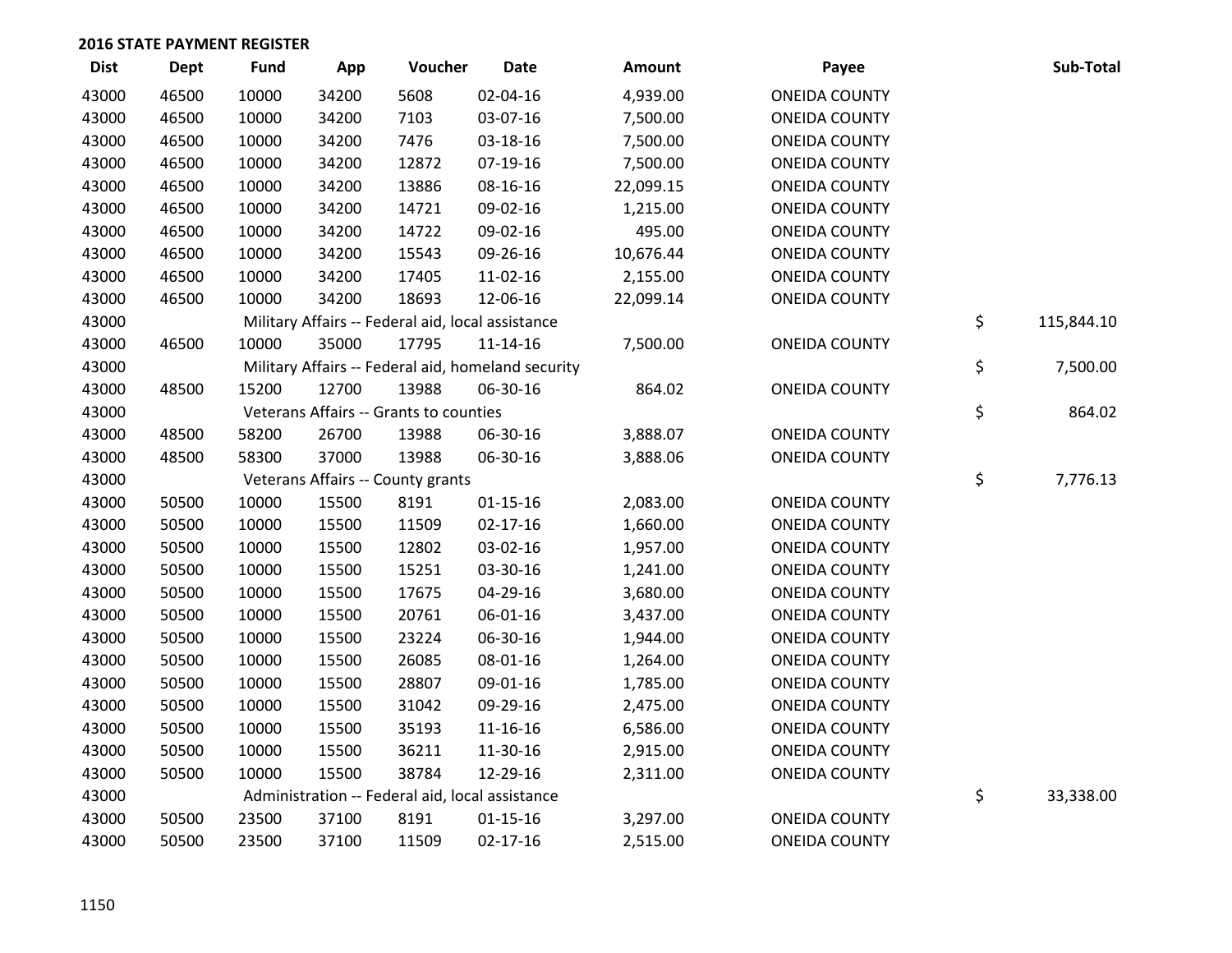| <b>Dist</b> | <b>Dept</b> | <b>Fund</b> | App                                  | Voucher                                          | <b>Date</b>    | Amount       | Payee                | Sub-Total           |
|-------------|-------------|-------------|--------------------------------------|--------------------------------------------------|----------------|--------------|----------------------|---------------------|
| 43000       | 50500       | 23500       | 37100                                | 12802                                            | 03-02-16       | 2,360.00     | <b>ONEIDA COUNTY</b> |                     |
| 43000       | 50500       | 23500       | 37100                                | 15251                                            | 03-30-16       | 4,950.00     | <b>ONEIDA COUNTY</b> |                     |
| 43000       | 50500       | 23500       | 37100                                | 17675                                            | 04-29-16       | 3,674.00     | <b>ONEIDA COUNTY</b> |                     |
| 43000       | 50500       | 23500       | 37100                                | 20761                                            | 06-01-16       | 5,312.00     | <b>ONEIDA COUNTY</b> |                     |
| 43000       | 50500       | 23500       | 37100                                | 23224                                            | 06-30-16       | 2,113.00     | <b>ONEIDA COUNTY</b> |                     |
| 43000       | 50500       | 23500       | 37100                                | 26085                                            | 08-01-16       | 1,028.00     | <b>ONEIDA COUNTY</b> |                     |
| 43000       | 50500       | 23500       | 37100                                | 28807                                            | 09-01-16       | 870.00       | ONEIDA COUNTY        |                     |
| 43000       | 50500       | 23500       | 37100                                | 31042                                            | 09-29-16       | 1,667.00     | <b>ONEIDA COUNTY</b> |                     |
| 43000       | 50500       | 23500       | 37100                                | 35193                                            | 11-16-16       | 6,141.00     | <b>ONEIDA COUNTY</b> |                     |
| 43000       | 50500       | 23500       | 37100                                | 36211                                            | 11-30-16       | 4,281.00     | <b>ONEIDA COUNTY</b> |                     |
| 43000       | 50500       | 23500       | 37100                                | 38784                                            | 12-29-16       | 4,033.00     | <b>ONEIDA COUNTY</b> |                     |
| 43000       |             |             |                                      | Administration -- Low-income assistance grants   |                |              |                      | \$<br>42,241.00     |
| 43000       | 50500       | 26900       | 16600                                | 13236                                            | 03-23-16       | 1,000.00     | <b>ONEIDA COUNTY</b> |                     |
| 43000       | 50500       | 26900       | 16600                                | 15328                                            | 04-08-16       | 19,248.00    | <b>ONEIDA COUNTY</b> |                     |
| 43000       | 50500       | 26900       | 16600                                | 18449                                            | 05-12-16       | 25,000.00    | <b>ONEIDA COUNTY</b> |                     |
| 43000       |             |             | Administration -- Land               |                                                  |                |              |                      | \$<br>45,248.00     |
| 43000       | 83500       | 10000       | 10500                                | 6426                                             | 07-25-16       | 22,117.15    | <b>ONEIDA COUNTY</b> |                     |
| 43000       | 83500       | 10000       | 10500                                | 13948                                            | $11 - 21 - 16$ | 20,185.85    | <b>ONEIDA COUNTY</b> |                     |
| 43000       |             |             |                                      | Revenue -- County and Municipal Aid              |                |              |                      | \$<br>42,303.00     |
| 43000       | 83500       | 10000       | 10900                                | 7235                                             | 07-25-16       | 24,805.00    | <b>ONEIDA COUNTY</b> |                     |
| 43000       |             |             |                                      | Revenue -- State Aid, Tax Exempt Proprty         |                |              |                      | \$<br>24,805.00     |
| 43000       | 83500       | 10000       | 11000                                | 13948                                            | $11 - 21 - 16$ | 83,166.51    | <b>ONEIDA COUNTY</b> |                     |
| 43000       |             |             |                                      | Revenue -- Public Utility Distribution           |                |              |                      | \$<br>83,166.51     |
| 43000       | 83500       | 10000       | 30200                                | 5073                                             | $07 - 25 - 16$ | 1,546,890.13 | <b>ONEIDA COUNTY</b> |                     |
| 43000       | 83500       | 10000       | 30200                                | 5217                                             | $07 - 25 - 16$ | 8,891,452.28 | <b>ONEIDA COUNTY</b> |                     |
| 43000       |             |             |                                      | Revenue -- School Lvy Tx/First Dollar Cr         |                |              |                      | \$<br>10,438,342.41 |
| 43000       | 83500       | 52100       | 36300                                | 3476                                             | 03-29-16       | 1,001,814.65 | <b>ONEIDA COUNTY</b> |                     |
| 43000       |             |             |                                      | Revenue -- Lottery & Gaming Credit               |                |              |                      | \$<br>1,001,814.65  |
| 43000       |             |             | <b>District Total Appropriations</b> |                                                  |                |              |                      | \$<br>19,133,116.70 |
| 43002       | 16500       | 10000       | 22500                                | 4372                                             | 06-27-16       | 6,191.74     | TOWN OF CASSIAN      |                     |
| 43002       |             |             |                                      | Safety & Prof Services -- Fire dues distribution |                |              |                      | \$<br>6,191.74      |
| 43002       | 37000       | 10000       | 50300                                | 30940                                            | $02 - 17 - 16$ | 16,395.65    | TOWN OF CASSIAN      |                     |
| 43002       | 37000       | 10000       | 50300                                | 30941                                            | $02 - 17 - 16$ | 13,780.21    | TOWN OF CASSIAN      |                     |
| 43002       | 37000       | 10000       | 50300                                | 30942                                            | 02-17-16       | 742.03       | TOWN OF CASSIAN      |                     |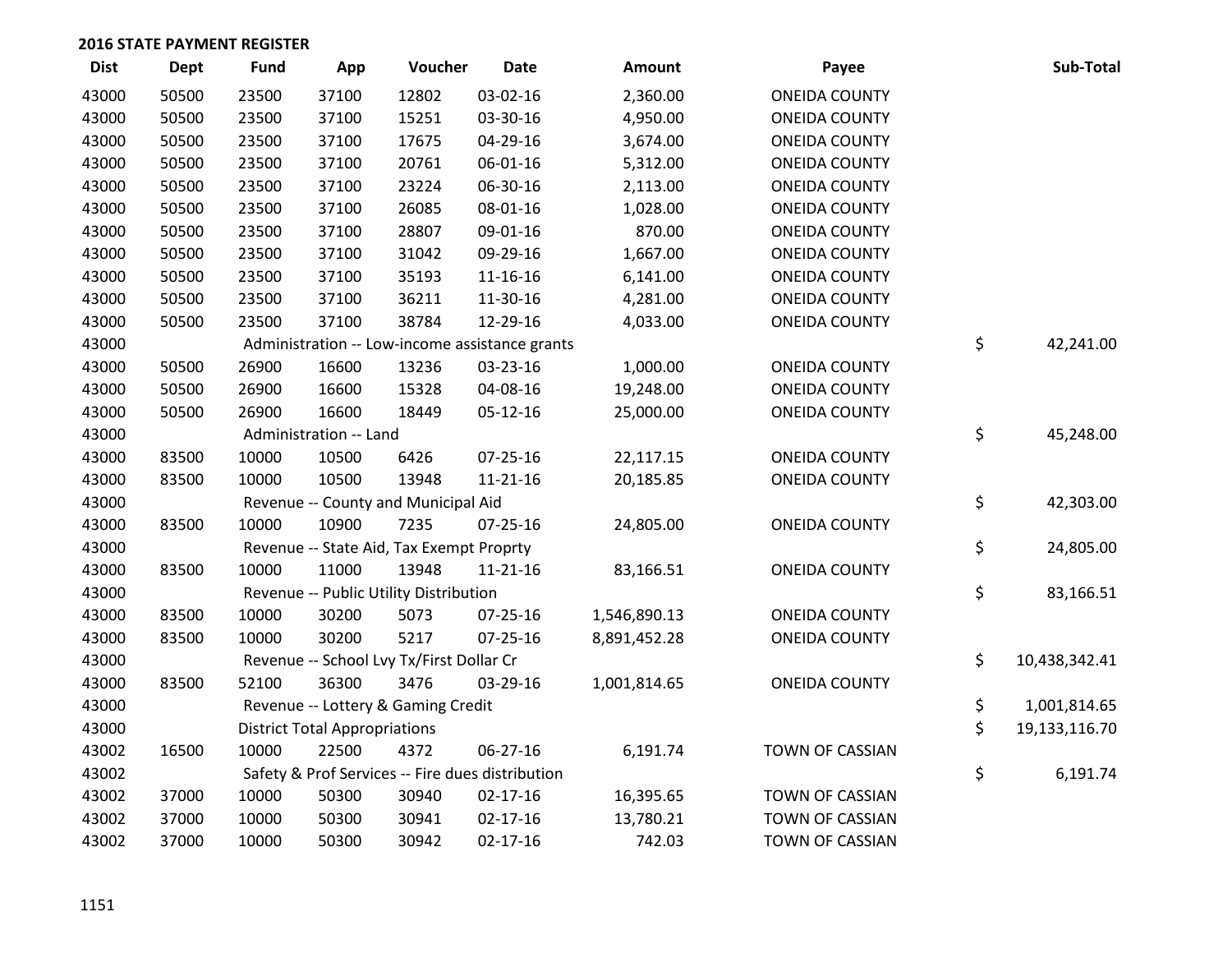| <b>Dist</b> | <b>Dept</b> | <b>Fund</b> | App                                  | Voucher                                  | <b>Date</b>                                         | <b>Amount</b> | Payee                  | Sub-Total        |
|-------------|-------------|-------------|--------------------------------------|------------------------------------------|-----------------------------------------------------|---------------|------------------------|------------------|
| 43002       | 37000       | 10000       | 50300                                | 30943                                    | $02 - 17 - 16$                                      | 20,093.87     | <b>TOWN OF CASSIAN</b> |                  |
| 43002       | 37000       | 10000       | 50300                                | 47099                                    | $04 - 21 - 16$                                      | 111.48        | TOWN OF CASSIAN        |                  |
| 43002       | 37000       | 10000       | 50300                                | 47100                                    | $04 - 21 - 16$                                      | 192.48        | <b>TOWN OF CASSIAN</b> |                  |
| 43002       |             |             |                                      |                                          | Natural Resources -- Aids in lieu of taxes - gener  |               |                        | \$<br>51,315.72  |
| 43002       | 37000       | 21200       | 16600                                | 63695                                    | 06-20-16                                            | 3,654.91      | TOWN OF CASSIAN        |                  |
| 43002       |             |             |                                      |                                          | Natural Resources -- Gen program ops-state funds-FR |               |                        | \$<br>3,654.91   |
| 43002       | 37000       | 21200       | 57100                                | 63695                                    | 06-20-16                                            | 4,238.83      | TOWN OF CASSIAN        |                  |
| 43002       |             |             |                                      |                                          | Natural Resources -- ResAids - cnty forst, cl & mfl |               |                        | \$<br>4,238.83   |
| 43002       | 37000       | 21200       | 57900                                | 47101                                    | $04 - 21 - 16$                                      | 2.96          | TOWN OF CASSIAN        |                  |
| 43002       | 37000       | 21200       | 57900                                | 47102                                    | $04 - 21 - 16$                                      | 8.67          | TOWN OF CASSIAN        |                  |
| 43002       | 37000       | 21200       | 57900                                | 47103                                    | $04 - 21 - 16$                                      | 105.60        | <b>TOWN OF CASSIAN</b> |                  |
| 43002       |             |             |                                      |                                          | Natural Resources -- Aids in lieu of taxes - sum s  |               |                        | \$<br>117.23     |
| 43002       | 37000       | 21200       | 58400                                | 48149                                    | 04-29-16                                            | 103.16        | <b>TOWN OF CASSIAN</b> |                  |
| 43002       | 37000       | 21200       | 58400                                | 90562                                    | 09-14-16                                            | 1,336.20      | TOWN OF CASSIAN        |                  |
| 43002       |             |             |                                      |                                          | Natural Resources -- ResAids - pymt in lieu tax fed |               |                        | \$<br>1,439.36   |
| 43002       | 37000       | 21200       | 58900                                | 102488                                   | 11-18-16                                            | 896.44        | TOWN OF CASSIAN        |                  |
| 43002       | 37000       | 21200       | 58900                                | 102489                                   | 11-18-16                                            | 11,991.85     | <b>TOWN OF CASSIAN</b> |                  |
| 43002       |             |             |                                      |                                          | Natural Resources -- Resource aids - distribution o |               |                        | \$<br>12,888.29  |
| 43002       | 39500       | 21100       | 19100                                | 1268                                     | 07-05-16                                            | 49,715.65     | TOWN OF CASSIAN        |                  |
| 43002       | 39500       | 21100       | 19100                                | 30340                                    | 10-03-16                                            | 49,715.67     | TOWN OF CASSIAN        |                  |
| 43002       | 39500       | 21100       | 19100                                | 77087                                    | $01 - 04 - 16$                                      | 49,715.65     | TOWN OF CASSIAN        |                  |
| 43002       | 39500       | 21100       | 19100                                | 85087                                    | 04-04-16                                            | 49,715.65     | TOWN OF CASSIAN        |                  |
| 43002       |             |             |                                      | Transportation -- Trns Aids To Mnc.-Sf   |                                                     |               |                        | \$<br>198,862.62 |
| 43002       | 83500       | 10000       | 10500                                | 6405                                     | 07-25-16                                            | 2,882.59      | TOWN OF CASSIAN        |                  |
| 43002       | 83500       | 10000       | 10500                                | 13927                                    | 11-21-16                                            | 16,334.70     | TOWN OF CASSIAN        |                  |
| 43002       |             |             |                                      | Revenue -- County and Municipal Aid      |                                                     |               |                        | \$<br>19,217.29  |
| 43002       | 83500       | 10000       | 10900                                | 8290                                     | $07 - 25 - 16$                                      | 8.00          | TOWN OF CASSIAN        |                  |
| 43002       |             |             |                                      | Revenue -- State Aid, Tax Exempt Proprty |                                                     |               |                        | \$<br>8.00       |
| 43002       | 83500       | 10000       | 50100                                | 2614                                     | $01-29-16$                                          | 172.26        | TOWN OF CASSIAN        |                  |
| 43002       |             |             |                                      | Revenue -- Payments for municipal svcs   |                                                     |               |                        | \$<br>172.26     |
| 43002       |             |             | <b>District Total Appropriations</b> |                                          |                                                     |               |                        | \$<br>298,106.25 |
| 43004       | 16500       | 10000       | 22500                                | 4373                                     | 06-27-16                                            | 7,666.13      | TOWN OF CRESCENT       |                  |
| 43004       |             |             |                                      |                                          | Safety & Prof Services -- Fire dues distribution    |               |                        | \$<br>7,666.13   |
| 43004       | 37000       | 10000       | 50300                                | 30506                                    | $02 - 17 - 16$                                      | 2,644.30      | TOWN OF CRESCENT       |                  |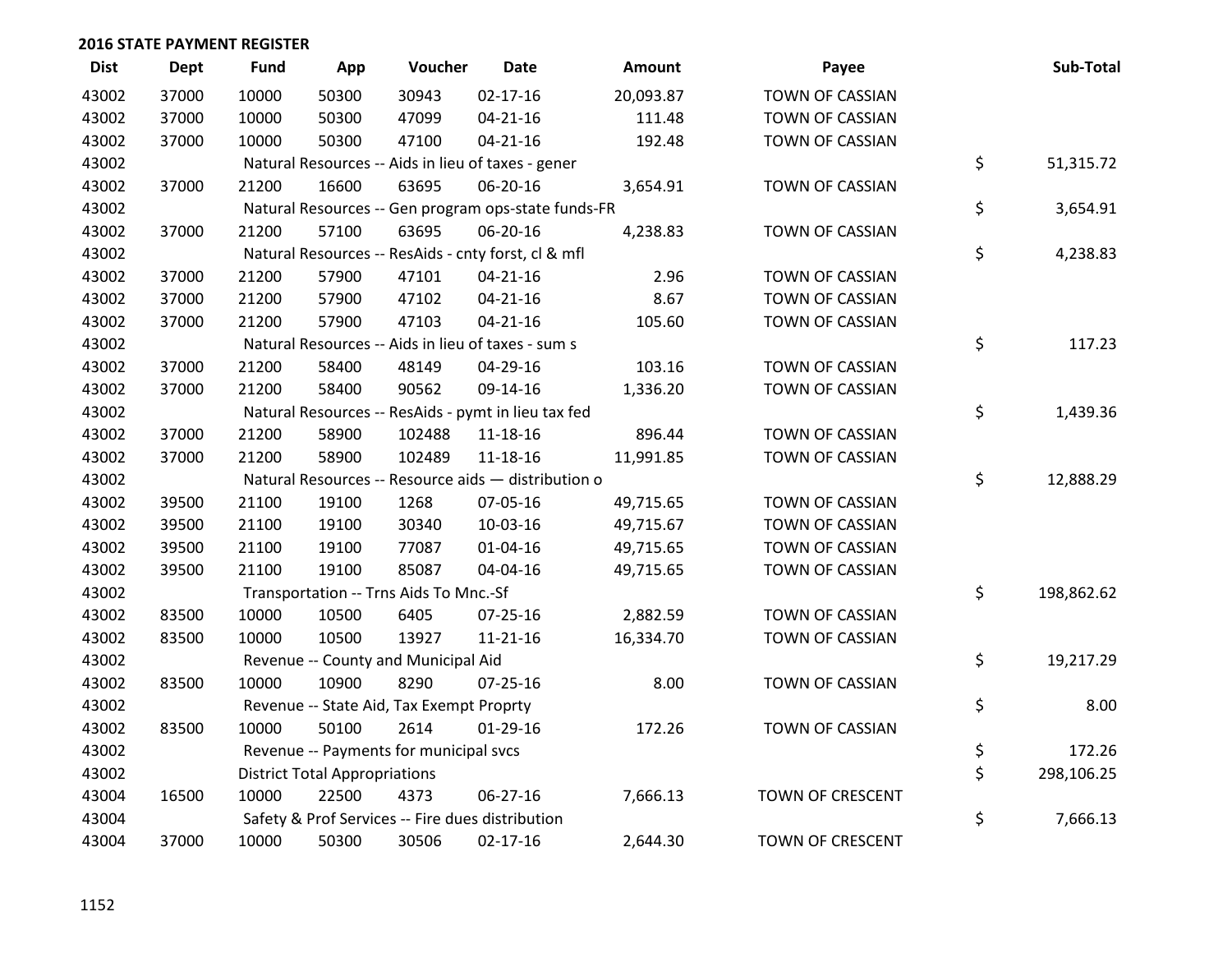| <b>Dist</b> | <b>Dept</b> | <b>Fund</b> | App                                  | Voucher                                          | <b>Date</b>                                         | <b>Amount</b> | Payee                     | Sub-Total        |
|-------------|-------------|-------------|--------------------------------------|--------------------------------------------------|-----------------------------------------------------|---------------|---------------------------|------------------|
| 43004       |             |             |                                      |                                                  | Natural Resources -- Aids in lieu of taxes - gener  |               |                           | \$<br>2,644.30   |
| 43004       | 37000       | 21200       | 16600                                | 63696                                            | 06-20-16                                            | 1,244.68      | TOWN OF CRESCENT          |                  |
| 43004       |             |             |                                      |                                                  | Natural Resources -- Gen program ops-state funds-FR |               |                           | \$<br>1,244.68   |
| 43004       | 37000       | 21200       | 57100                                | 63696                                            | 06-20-16                                            | 756.29        | TOWN OF CRESCENT          |                  |
| 43004       |             |             |                                      |                                                  | Natural Resources -- ResAids - cnty forst, cl & mfl |               |                           | \$<br>756.29     |
| 43004       | 37000       | 21200       | 57900                                | 45465                                            | $04 - 21 - 16$                                      | 1.96          | TOWN OF CRESCENT          |                  |
| 43004       |             |             |                                      |                                                  | Natural Resources -- Aids in lieu of taxes - sum s  |               |                           | \$<br>1.96       |
| 43004       | 37000       | 21200       | 58400                                | 48155                                            | 04-29-16                                            | 38.26         | TOWN OF CRESCENT          |                  |
| 43004       | 37000       | 21200       | 58400                                | 90563                                            | 09-14-16                                            | 495.56        | TOWN OF CRESCENT          |                  |
| 43004       |             |             |                                      |                                                  | Natural Resources -- ResAids - pymt in lieu tax fed |               |                           | \$<br>533.82     |
| 43004       | 37000       | 21200       | 58900                                | 102490                                           | $11 - 18 - 16$                                      | 1,043.90      | TOWN OF CRESCENT          |                  |
| 43004       |             |             |                                      |                                                  | Natural Resources -- Resource aids - distribution o |               |                           | \$<br>1,043.90   |
| 43004       | 39500       | 21100       | 19100                                | 1269                                             | 07-05-16                                            | 27,222.22     | TOWN OF CRESCENT          |                  |
| 43004       | 39500       | 21100       | 19100                                | 30341                                            | 10-03-16                                            | 27,222.24     | TOWN OF CRESCENT          |                  |
| 43004       | 39500       | 21100       | 19100                                | 77088                                            | $01 - 04 - 16$                                      | 27,222.22     | TOWN OF CRESCENT          |                  |
| 43004       | 39500       | 21100       | 19100                                | 85088                                            | 04-04-16                                            | 27,222.22     | TOWN OF CRESCENT          |                  |
| 43004       |             |             |                                      | Transportation -- Trns Aids To Mnc.-Sf           |                                                     |               |                           | \$<br>108,888.90 |
| 43004       | 39500       | 21100       | 27800                                | 75127                                            | $02 - 25 - 16$                                      | 204,140.50    | TREAS TN CRESCENT         |                  |
| 43004       |             |             |                                      | Transportation -- Loc Rd Imp Prg St Fd           |                                                     |               |                           | \$<br>204,140.50 |
| 43004       | 83500       | 10000       | 10500                                | 6406                                             | 07-25-16                                            | 4,284.23      | TOWN OF CRESCENT          |                  |
| 43004       | 83500       | 10000       | 10500                                | 13928                                            | $11 - 21 - 16$                                      | 24,232.16     | TOWN OF CRESCENT          |                  |
| 43004       |             |             |                                      | Revenue -- County and Municipal Aid              |                                                     |               |                           | \$<br>28,516.39  |
| 43004       | 83500       | 10000       | 10900                                | 8291                                             | $07 - 25 - 16$                                      | 155.00        | TOWN OF CRESCENT          |                  |
| 43004       |             |             |                                      | Revenue -- State Aid, Tax Exempt Proprty         |                                                     |               |                           | \$<br>155.00     |
| 43004       | 83500       | 10000       | 11000                                | 13928                                            | $11 - 21 - 16$                                      | 45.20         | TOWN OF CRESCENT          |                  |
| 43004       |             |             |                                      | Revenue -- Public Utility Distribution           |                                                     |               |                           | \$<br>45.20      |
| 43004       |             |             | <b>District Total Appropriations</b> |                                                  |                                                     |               |                           | \$<br>355,637.07 |
| 43006       | 16500       | 10000       | 22500                                | 4374                                             | 06-27-16                                            | 2,124.77      | TOWN OF ENTERPRISE        |                  |
| 43006       |             |             |                                      | Safety & Prof Services -- Fire dues distribution |                                                     |               |                           | \$<br>2,124.77   |
| 43006       | 37000       | 10000       | 50300                                | 30605                                            | $02 - 17 - 16$                                      | 4,170.90      | TOWN OF ENTERPRISE        |                  |
| 43006       | 37000       | 10000       | 50300                                | 45822                                            | $04 - 21 - 16$                                      | 11.38         | TOWN OF ENTERPRISE        |                  |
| 43006       |             |             |                                      |                                                  | Natural Resources -- Aids in lieu of taxes - gener  |               |                           | \$<br>4,182.28   |
| 43006       | 37000       | 21200       | 16600                                | 63697                                            | 06-20-16                                            | 1,225.88      | <b>TOWN OF ENTERPRISE</b> |                  |
| 43006       |             |             |                                      |                                                  | Natural Resources -- Gen program ops-state funds-FR |               |                           | \$<br>1,225.88   |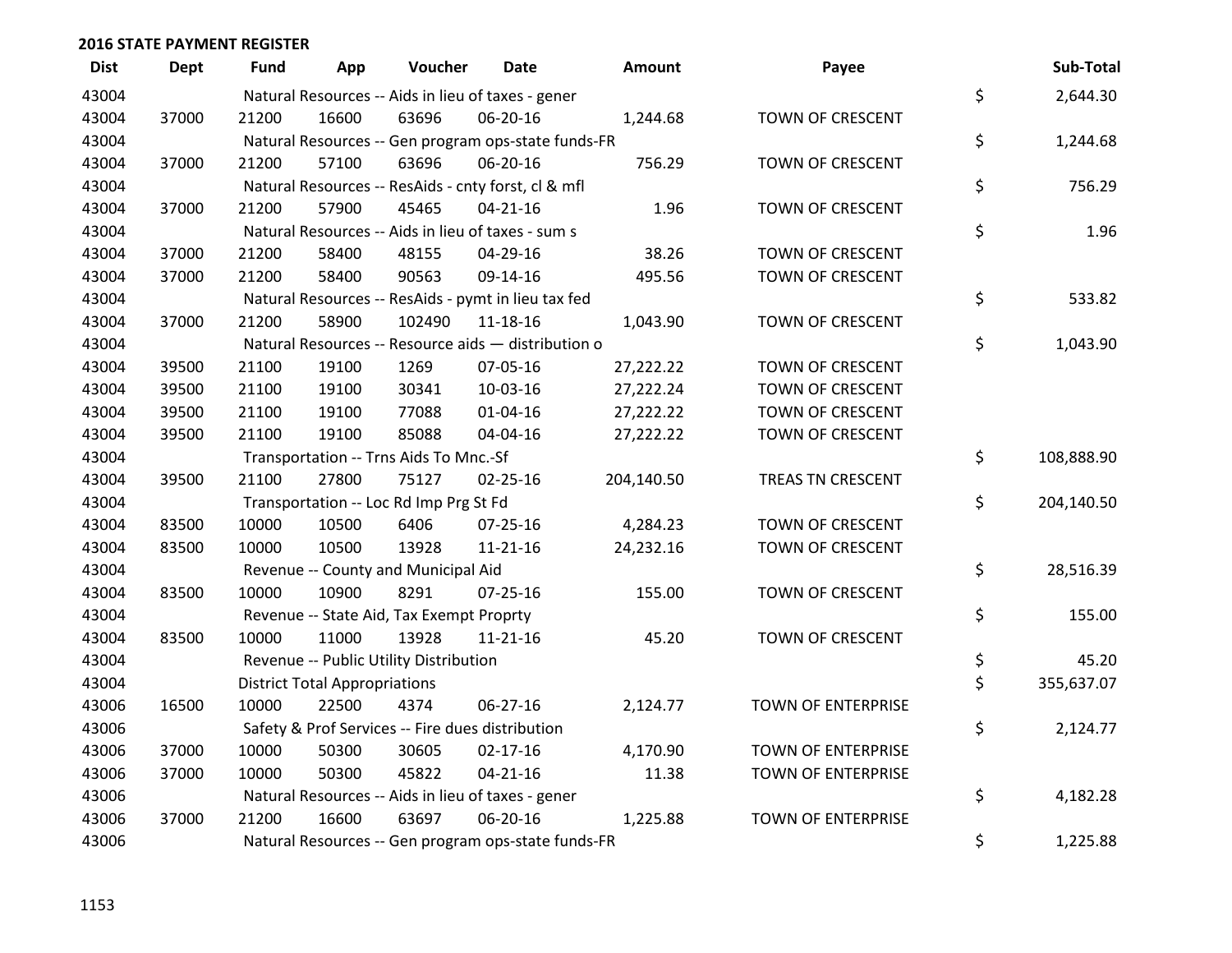| <b>Dist</b> | <b>Dept</b> | <b>Fund</b> | App                                  | Voucher                                  | <b>Date</b>                                         | Amount    | Payee                     | Sub-Total       |
|-------------|-------------|-------------|--------------------------------------|------------------------------------------|-----------------------------------------------------|-----------|---------------------------|-----------------|
| 43006       | 37000       | 21200       | 57100                                | 63697                                    | 06-20-16                                            | 7,007.82  | <b>TOWN OF ENTERPRISE</b> |                 |
| 43006       |             |             |                                      |                                          | Natural Resources -- ResAids - cnty forst, cl & mfl |           |                           | \$<br>7,007.82  |
| 43006       | 37000       | 21200       | 58900                                | 102491                                   | 11-18-16                                            | 123.62    | <b>TOWN OF ENTERPRISE</b> |                 |
| 43006       |             |             |                                      |                                          | Natural Resources -- Resource aids - distribution o |           |                           | \$<br>123.62    |
| 43006       | 39500       | 21100       | 19100                                | 1270                                     | 07-05-16                                            | 7,229.95  | TOWN OF ENTERPRISE        |                 |
| 43006       | 39500       | 21100       | 19100                                | 30342                                    | 10-03-16                                            | 7,229.98  | TOWN OF ENTERPRISE        |                 |
| 43006       | 39500       | 21100       | 19100                                | 77089                                    | 01-04-16                                            | 7,229.95  | TOWN OF ENTERPRISE        |                 |
| 43006       | 39500       | 21100       | 19100                                | 85089                                    | 04-04-16                                            | 7,229.95  | <b>TOWN OF ENTERPRISE</b> |                 |
| 43006       |             |             |                                      | Transportation -- Trns Aids To Mnc.-Sf   |                                                     |           |                           | \$<br>28,919.83 |
| 43006       | 83500       | 10000       | 10500                                | 6407                                     | 07-25-16                                            | 1,003.89  | TOWN OF ENTERPRISE        |                 |
| 43006       | 83500       | 10000       | 10500                                | 13929                                    | $11 - 21 - 16$                                      | 5,771.86  | TOWN OF ENTERPRISE        |                 |
| 43006       |             |             |                                      | Revenue -- County and Municipal Aid      |                                                     |           |                           | \$<br>6,775.75  |
| 43006       | 83500       | 10000       | 10900                                | 8292                                     | $07 - 25 - 16$                                      | 2.00      | <b>TOWN OF ENTERPRISE</b> |                 |
| 43006       |             |             |                                      | Revenue -- State Aid, Tax Exempt Proprty |                                                     |           |                           | \$<br>2.00      |
| 43006       |             |             | <b>District Total Appropriations</b> |                                          |                                                     |           |                           | \$<br>50,361.95 |
| 43008       | 16500       | 10000       | 22500                                | 4375                                     | 06-27-16                                            | 9,781.67  | <b>TOWN OF HAZELHURST</b> |                 |
| 43008       |             |             |                                      |                                          | Safety & Prof Services -- Fire dues distribution    |           |                           | \$<br>9,781.67  |
| 43008       | 37000       | 10000       | 50300                                | 30544                                    | $02 - 17 - 16$                                      | 1,674.02  | TOWN OF HAZELHURST        |                 |
| 43008       | 37000       | 10000       | 50300                                | 45561                                    | $04 - 21 - 16$                                      | 322.27    | TOWN OF HAZELHURST        |                 |
| 43008       |             |             |                                      |                                          | Natural Resources -- Aids in lieu of taxes - gener  |           |                           | \$<br>1,996.29  |
| 43008       | 37000       | 21200       | 16600                                | 63698                                    | 06-20-16                                            | 1,319.75  | TOWN OF HAZELHURST        |                 |
| 43008       |             |             |                                      |                                          | Natural Resources -- Gen program ops-state funds-FR |           |                           | \$<br>1,319.75  |
| 43008       | 37000       | 21200       | 57100                                | 63698                                    | 06-20-16                                            | 1,258.60  | TOWN OF HAZELHURST        |                 |
| 43008       |             |             |                                      |                                          | Natural Resources -- ResAids - cnty forst, cl & mfl |           |                           | \$<br>1,258.60  |
| 43008       | 37000       | 21200       | 57900                                | 45562                                    | $04 - 21 - 16$                                      | 66.66     | TOWN OF HAZELHURST        |                 |
| 43008       | 37000       | 21200       | 57900                                | 45563                                    | $04 - 21 - 16$                                      | 0.55      | <b>TOWN OF HAZELHURST</b> |                 |
| 43008       |             |             |                                      |                                          | Natural Resources -- Aids in lieu of taxes - sum s  |           |                           | \$<br>67.21     |
| 43008       | 37000       | 21200       | 58900                                | 102492                                   | $11 - 18 - 16$                                      | 898.86    | TOWN OF HAZELHURST        |                 |
| 43008       |             |             |                                      |                                          | Natural Resources -- Resource aids - distribution o |           |                           | \$<br>898.86    |
| 43008       | 37000       | 21200       | 67800                                | 53361                                    | 05-19-16                                            | 2,695.31  | TOWN OF HAZELHURST        |                 |
| 43008       | 37000       | 21200       | 67800                                | 87941                                    | 09-01-16                                            | 3,333.20  | TOWN OF HAZELHURST        |                 |
| 43008       | 37000       | 21200       | 67800                                | 108251                                   | $11 - 21 - 16$                                      | 7,028.85  | TOWN OF HAZELHURST        |                 |
| 43008       |             |             |                                      |                                          | Natural Resources -- EA - invasive aqu & lake mon   |           |                           | \$<br>13,057.36 |
| 43008       | 39500       | 21100       | 19100                                | 1271                                     | 07-05-16                                            | 27,706.66 | TOWN OF HAZELHURST        |                 |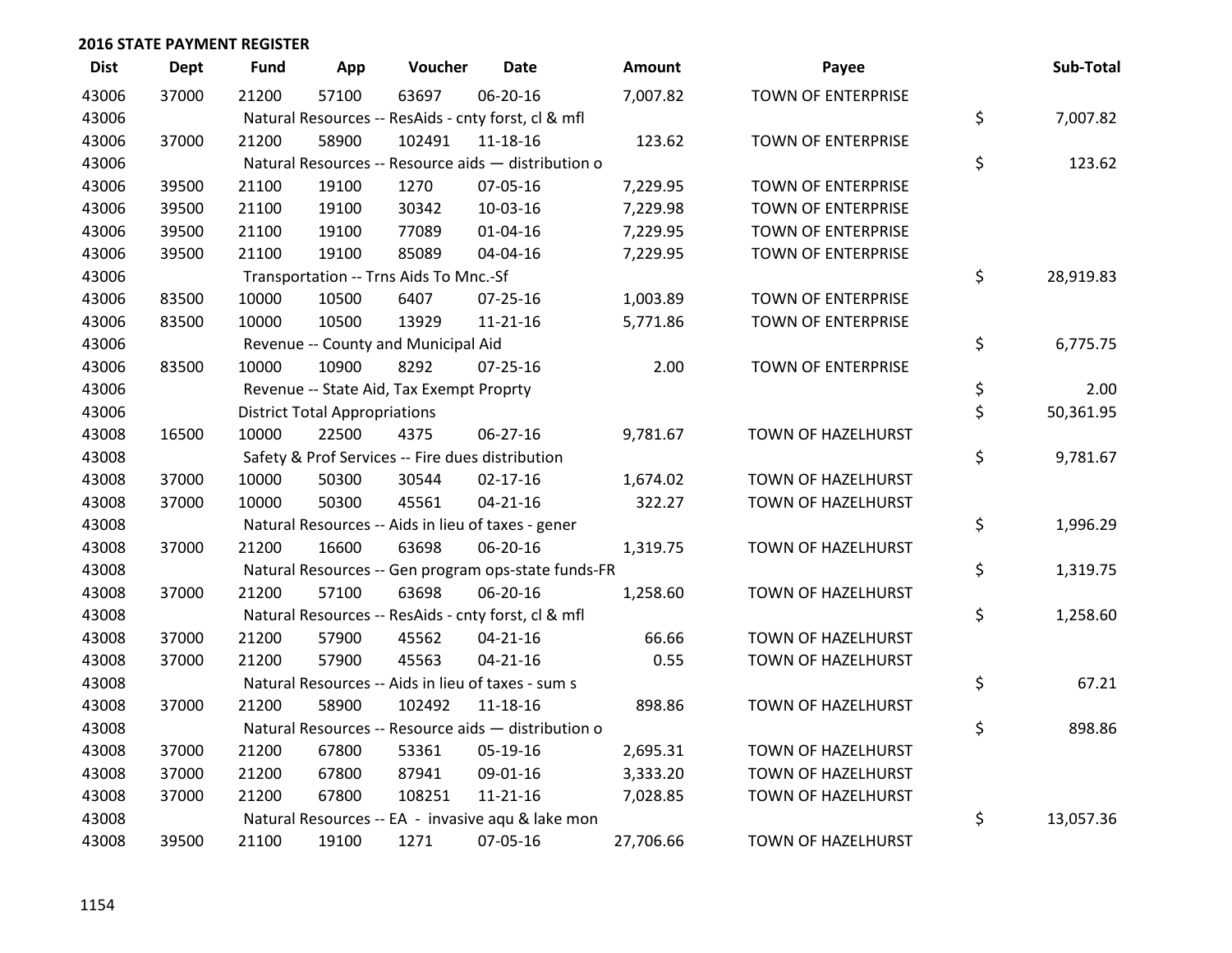| <b>Dist</b> | <b>Dept</b> | <b>Fund</b> | App                                  | Voucher                                  | Date                                                | Amount    | Payee                 | Sub-Total        |
|-------------|-------------|-------------|--------------------------------------|------------------------------------------|-----------------------------------------------------|-----------|-----------------------|------------------|
| 43008       | 39500       | 21100       | 19100                                | 30343                                    | 10-03-16                                            | 27,706.68 | TOWN OF HAZELHURST    |                  |
| 43008       | 39500       | 21100       | 19100                                | 77090                                    | 01-04-16                                            | 27,706.66 | TOWN OF HAZELHURST    |                  |
| 43008       | 39500       | 21100       | 19100                                | 85090                                    | 04-04-16                                            | 27,706.66 | TOWN OF HAZELHURST    |                  |
| 43008       |             |             |                                      | Transportation -- Trns Aids To Mnc.-Sf   |                                                     |           |                       | \$<br>110,826.66 |
| 43008       | 83500       | 10000       | 10500                                | 6408                                     | $07 - 25 - 16$                                      | 2,039.08  | TOWN OF HAZELHURST    |                  |
| 43008       | 83500       | 10000       | 10500                                | 13930                                    | $11 - 21 - 16$                                      | 11,554.77 | TOWN OF HAZELHURST    |                  |
| 43008       |             |             |                                      | Revenue -- County and Municipal Aid      |                                                     |           |                       | \$<br>13,593.85  |
| 43008       | 83500       | 10000       | 10900                                | 8293                                     | $07 - 25 - 16$                                      | 21.00     | TOWN OF HAZELHURST    |                  |
| 43008       |             |             |                                      | Revenue -- State Aid, Tax Exempt Proprty |                                                     |           |                       | \$<br>21.00      |
| 43008       |             |             | <b>District Total Appropriations</b> |                                          |                                                     |           |                       | \$<br>152,821.25 |
| 43010       | 16500       | 10000       | 22500                                | 4376                                     | 06-27-16                                            | 7,149.55  | TOWN OF LAKE TOMAHAWK |                  |
| 43010       |             |             |                                      |                                          | Safety & Prof Services -- Fire dues distribution    |           |                       | \$<br>7,149.55   |
| 43010       | 37000       | 10000       | 50300                                | 30493                                    | $02 - 17 - 16$                                      | 41,716.74 | TOWN OF LAKE TOMAHAWK |                  |
| 43010       |             |             |                                      |                                          | Natural Resources -- Aids in lieu of taxes - gener  |           |                       | \$<br>41,716.74  |
| 43010       | 37000       | 21200       | 16600                                | 63699                                    | 06-20-16                                            | 279.53    | TOWN OF LAKE TOMAHAWK |                  |
| 43010       |             |             |                                      |                                          | Natural Resources -- Gen program ops-state funds-FR |           |                       | \$<br>279.53     |
| 43010       | 37000       | 21200       | 57100                                | 63699                                    | 06-20-16                                            | 685.90    | TOWN OF LAKE TOMAHAWK |                  |
| 43010       |             |             |                                      |                                          | Natural Resources -- ResAids - cnty forst, cl & mfl |           |                       | \$<br>685.90     |
| 43010       | 37000       | 21200       | 57900                                | 45417                                    | $04 - 21 - 16$                                      | 11,255.64 | TOWN OF LAKE TOMAHAWK |                  |
| 43010       |             |             |                                      |                                          | Natural Resources -- Aids in lieu of taxes - sum s  |           |                       | \$<br>11,255.64  |
| 43010       | 37000       | 21200       | 58900                                | 102493                                   | $11 - 18 - 16$                                      | 1,246.84  | TOWN OF LAKE TOMAHAWK |                  |
| 43010       |             |             |                                      |                                          | Natural Resources -- Resource aids - distribution o |           |                       | \$<br>1,246.84   |
| 43010       | 39500       | 21100       | 19100                                | 1272                                     | 07-05-16                                            | 33,189.64 | TOWN OF LAKE TOMAHAWK |                  |
| 43010       | 39500       | 21100       | 19100                                | 30344                                    | 10-03-16                                            | 33,189.66 | TOWN OF LAKE TOMAHAWK |                  |
| 43010       | 39500       | 21100       | 19100                                | 77091                                    | $01 - 04 - 16$                                      | 33,189.64 | TOWN OF LAKE TOMAHAWK |                  |
| 43010       | 39500       | 21100       | 19100                                | 85091                                    | 04-04-16                                            | 33,189.64 | TOWN OF LAKE TOMAHAWK |                  |
| 43010       |             |             |                                      | Transportation -- Trns Aids To Mnc.-Sf   |                                                     |           |                       | \$<br>132,758.58 |
| 43010       | 83500       | 10000       | 10500                                | 6409                                     | $07 - 25 - 16$                                      | 1,850.05  | TOWN OF LAKE TOMAHAWK |                  |
| 43010       | 83500       | 10000       | 10500                                | 13931                                    | $11 - 21 - 16$                                      | 10,483.59 | TOWN OF LAKE TOMAHAWK |                  |
| 43010       |             |             |                                      | Revenue -- County and Municipal Aid      |                                                     |           |                       | \$<br>12,333.64  |
| 43010       | 83500       | 10000       | 10900                                | 8294                                     | 07-25-16                                            | 12.00     | TOWN OF LAKE TOMAHAWK |                  |
| 43010       |             |             |                                      | Revenue -- State Aid, Tax Exempt Proprty |                                                     |           |                       | \$<br>12.00      |
| 43010       | 83500       | 10000       | 50100                                | 2615                                     | $01-29-16$                                          | 459.58    | TOWN OF LAKE TOMAHAWK |                  |
| 43010       |             |             |                                      | Revenue -- Payments for municipal svcs   |                                                     |           |                       | \$<br>459.58     |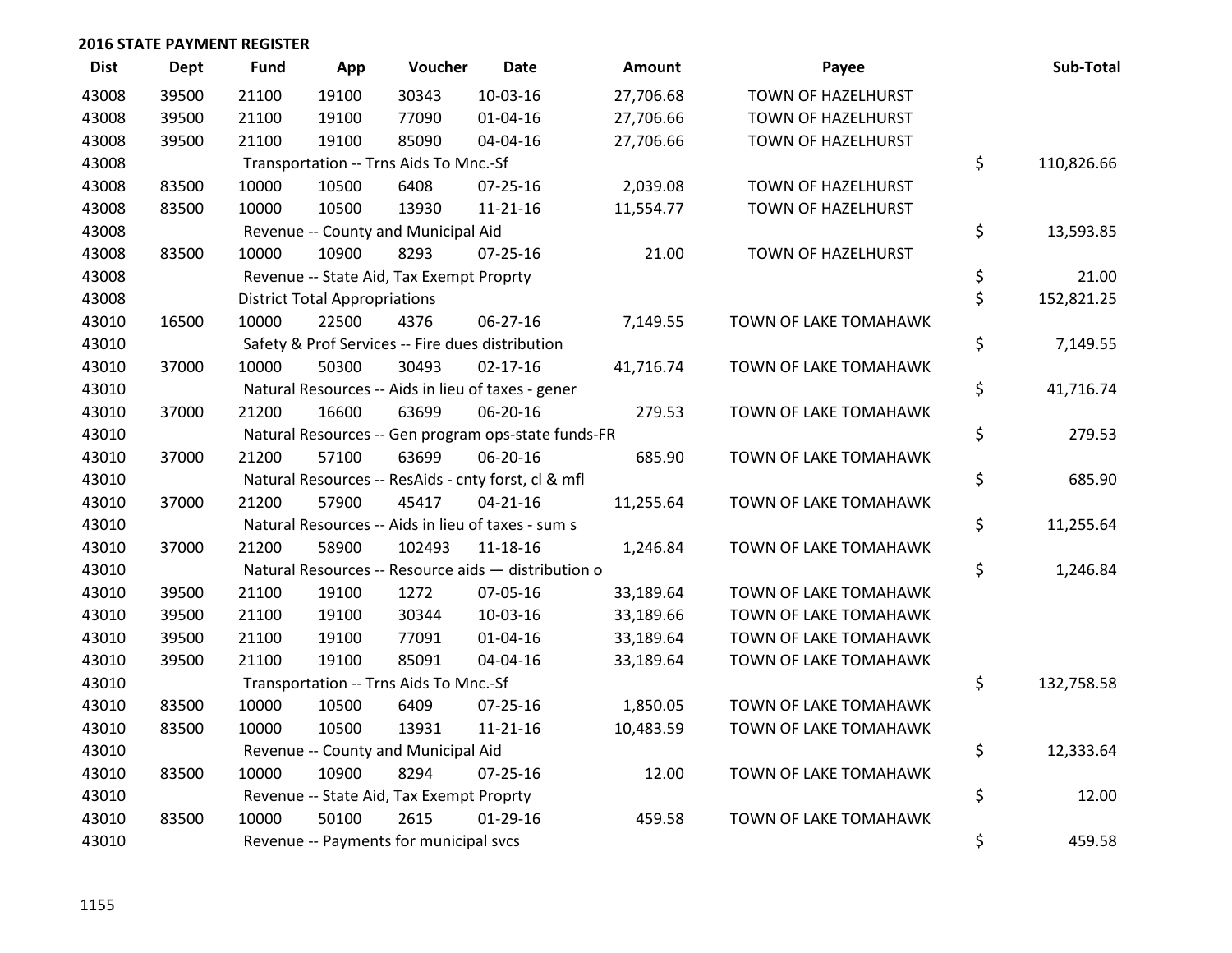| <b>Dist</b> | <b>Dept</b> | <b>Fund</b> | App                                  | Voucher                                  | <b>Date</b>                                         | <b>Amount</b> | Payee                | Sub-Total        |
|-------------|-------------|-------------|--------------------------------------|------------------------------------------|-----------------------------------------------------|---------------|----------------------|------------------|
| 43010       |             |             | <b>District Total Appropriations</b> |                                          |                                                     |               |                      | \$<br>207,898.00 |
| 43012       | 16500       | 10000       | 22500                                | 4377                                     | 06-27-16                                            | 1,923.17      | TOWN OF LITTLE RICE  |                  |
| 43012       |             |             |                                      |                                          | Safety & Prof Services -- Fire dues distribution    |               |                      | \$<br>1,923.17   |
| 43012       | 37000       | 10000       | 50300                                | 30622                                    | $02 - 17 - 16$                                      | 19,738.47     | TOWN OF LITTLE RICE  |                  |
| 43012       | 37000       | 10000       | 50300                                | 30623                                    | $02 - 17 - 16$                                      | 120,587.43    | TOWN OF LITTLE RICE  |                  |
| 43012       | 37000       | 10000       | 50300                                | 30624                                    | $02 - 17 - 16$                                      | 1,294.60      | TOWN OF LITTLE RICE  |                  |
| 43012       | 37000       | 10000       | 50300                                | 30625                                    | $02 - 17 - 16$                                      | 403,585.96    | TOWN OF LITTLE RICE  |                  |
| 43012       |             |             |                                      |                                          | Natural Resources -- Aids in lieu of taxes - gener  |               |                      | \$<br>545,206.46 |
| 43012       | 37000       | 21200       | 16600                                | 63700                                    | 06-20-16                                            | 973.78        | TOWN OF LITTLE RICE  |                  |
| 43012       |             |             |                                      |                                          | Natural Resources -- Gen program ops-state funds-FR |               |                      | \$<br>973.78     |
| 43012       | 37000       | 21200       | 57100                                | 63700                                    | 06-20-16                                            | 5,625.84      | TOWN OF LITTLE RICE  |                  |
| 43012       |             |             |                                      |                                          | Natural Resources -- ResAids - cnty forst, cl & mfl |               |                      | \$<br>5,625.84   |
| 43012       | 37000       | 21200       | 57900                                | 45918                                    | $04 - 21 - 16$                                      | 0.44          | TOWN OF LITTLE RICE  |                  |
| 43012       | 37000       | 21200       | 57900                                | 45919                                    | $04 - 21 - 16$                                      | 29.07         | TOWN OF LITTLE RICE  |                  |
| 43012       |             |             |                                      |                                          | Natural Resources -- Aids in lieu of taxes - sum s  |               |                      | \$<br>29.51      |
| 43012       | 37000       | 21200       | 58900                                | 102494                                   | $11 - 18 - 16$                                      | 462.40        | TOWN OF LITTLE RICE  |                  |
| 43012       |             |             |                                      |                                          | Natural Resources -- Resource aids - distribution o |               |                      | \$<br>462.40     |
| 43012       | 37000       | 27400       | 67000                                | 56094                                    | 05-27-16                                            | 748.26        | TOWN OF LITTLE RICE  |                  |
| 43012       |             |             |                                      |                                          | Natural Resources -- Fin asst for responsible units |               |                      | \$<br>748.26     |
| 43012       | 39500       | 21100       | 19100                                | 1273                                     | 07-05-16                                            | 25,372.54     | TOWN OF LITTLE RICE  |                  |
| 43012       | 39500       | 21100       | 19100                                | 30345                                    | 10-03-16                                            | 25,372.56     | TOWN OF LITTLE RICE  |                  |
| 43012       | 39500       | 21100       | 19100                                | 77092                                    | 01-04-16                                            | 25,372.54     | TOWN OF LITTLE RICE  |                  |
| 43012       | 39500       | 21100       | 19100                                | 85092                                    | 04-04-16                                            | 25,372.54     | TOWN OF LITTLE RICE  |                  |
| 43012       |             |             |                                      | Transportation -- Trns Aids To Mnc.-Sf   |                                                     |               |                      | \$<br>101,490.18 |
| 43012       | 83500       | 10000       | 10500                                | 6410                                     | $07 - 25 - 16$                                      | 996.86        | TOWN OF LITTLE RICE  |                  |
| 43012       | 83500       | 10000       | 10500                                | 13932                                    | $11 - 21 - 16$                                      | 5,648.89      | TOWN OF LITTLE RICE  |                  |
| 43012       |             |             |                                      | Revenue -- County and Municipal Aid      |                                                     |               |                      | \$<br>6,645.75   |
| 43012       | 83500       | 10000       | 10900                                | 8295                                     | 07-25-16                                            | 4.00          | TOWN OF LITTLE RICE  |                  |
| 43012       |             |             |                                      | Revenue -- State Aid, Tax Exempt Proprty |                                                     |               |                      | \$<br>4.00       |
| 43012       | 83500       | 10000       | 50100                                | 2616                                     | $01-29-16$                                          | 47.89         | TOWN OF LITTLE RICE  |                  |
| 43012       |             |             |                                      | Revenue -- Payments for municipal svcs   |                                                     |               |                      | \$<br>47.89      |
| 43012       |             |             | <b>District Total Appropriations</b> |                                          |                                                     |               |                      | \$<br>663,157.24 |
| 43014       | 16500       | 10000       | 22500                                | 4378                                     | 06-27-16                                            | 900.43        | <b>TOWN OF LYNNE</b> |                  |
| 43014       |             |             |                                      |                                          | Safety & Prof Services -- Fire dues distribution    |               |                      | \$<br>900.43     |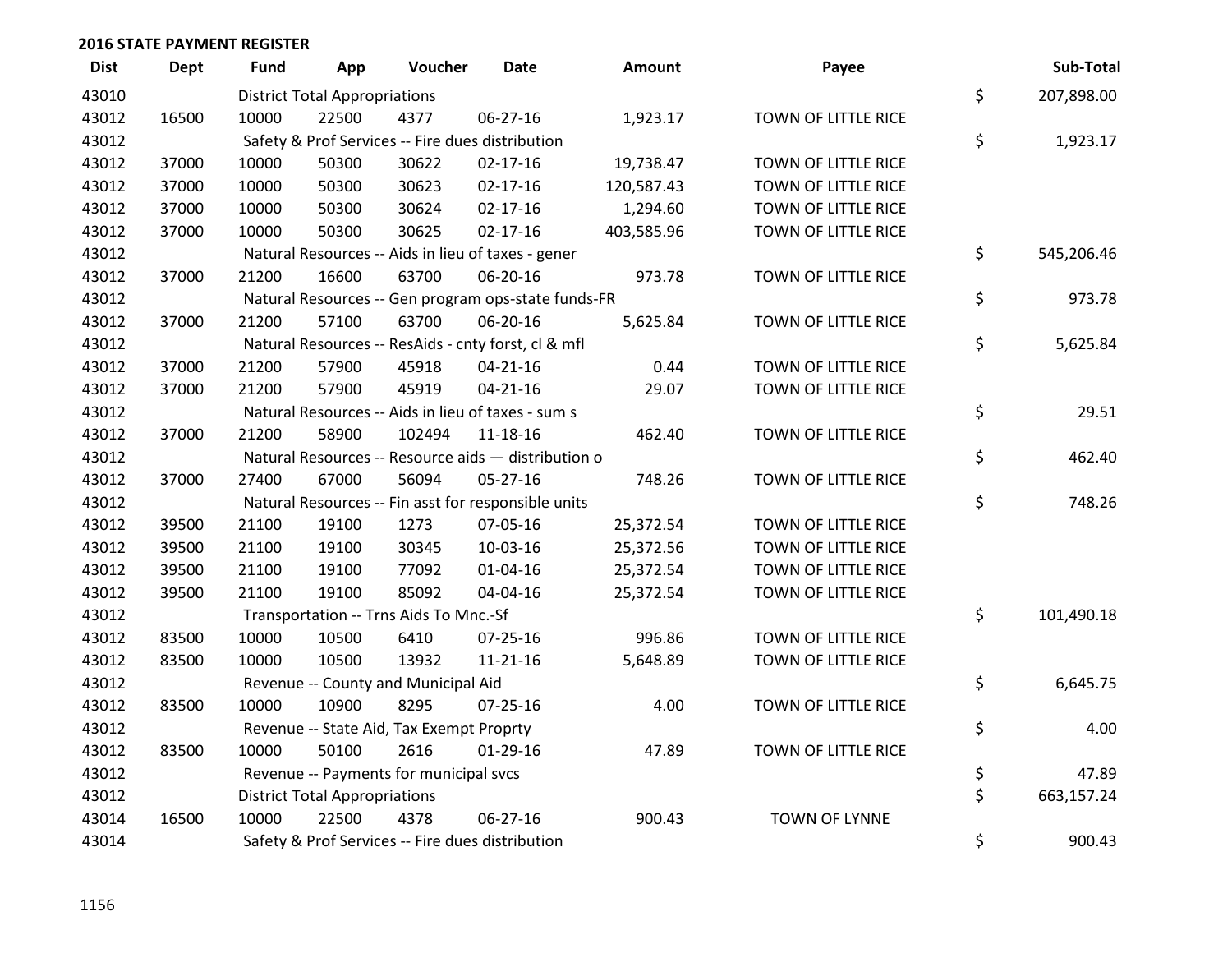| <b>Dist</b> | <b>Dept</b> | <b>Fund</b> | App                                  | Voucher                                             | <b>Date</b>    | Amount    | Payee                   | Sub-Total        |
|-------------|-------------|-------------|--------------------------------------|-----------------------------------------------------|----------------|-----------|-------------------------|------------------|
| 43014       | 37000       | 10000       | 50300                                | 29350                                               | $02 - 12 - 16$ | 1,139.98  | <b>TOWN OF LYNNE</b>    |                  |
| 43014       | 37000       | 10000       | 50300                                | 29351                                               | $02 - 12 - 16$ | 1,801.20  | <b>TOWN OF LYNNE</b>    |                  |
| 43014       | 37000       | 10000       | 50300                                | 29352                                               | $02 - 12 - 16$ | 66,527.78 | <b>TOWN OF LYNNE</b>    |                  |
| 43014       |             |             |                                      | Natural Resources -- Aids in lieu of taxes - gener  |                |           |                         | \$<br>69,468.96  |
| 43014       | 37000       | 21200       | 16600                                | 63701                                               | 06-20-16       | 518.73    | TOWN OF LYNNE           |                  |
| 43014       |             |             |                                      | Natural Resources -- Gen program ops-state funds-FR |                |           |                         | \$<br>518.73     |
| 43014       | 37000       | 21200       | 57100                                | 63701                                               | 06-20-16       | 10,919.27 | TOWN OF LYNNE           |                  |
| 43014       |             |             |                                      | Natural Resources -- ResAids - cnty forst, cl & mfl |                |           |                         | \$<br>10,919.27  |
| 43014       | 37000       | 21200       | 58900                                | 102495                                              | $11 - 18 - 16$ | 1,104.46  | <b>TOWN OF LYNNE</b>    |                  |
| 43014       |             |             |                                      | Natural Resources -- Resource aids - distribution o |                |           |                         | \$<br>1,104.46   |
| 43014       | 39500       | 21100       | 19100                                | 1274                                                | 07-05-16       | 44,248.80 | <b>TOWN OF LYNNE</b>    |                  |
| 43014       | 39500       | 21100       | 19100                                | 30346                                               | 10-03-16       | 44,248.82 | <b>TOWN OF LYNNE</b>    |                  |
| 43014       | 39500       | 21100       | 19100                                | 77093                                               | $01 - 04 - 16$ | 44,248.80 | <b>TOWN OF LYNNE</b>    |                  |
| 43014       | 39500       | 21100       | 19100                                | 85093                                               | 04-04-16       | 44,248.80 | <b>TOWN OF LYNNE</b>    |                  |
| 43014       |             |             |                                      | Transportation -- Trns Aids To Mnc.-Sf              |                |           |                         | \$<br>176,995.22 |
| 43014       | 83500       | 10000       | 10500                                | 6411                                                | $07 - 25 - 16$ | 1,356.73  | <b>TOWN OF LYNNE</b>    |                  |
| 43014       | 83500       | 10000       | 10500                                | 13933                                               | $11 - 21 - 16$ | 7,688.13  | <b>TOWN OF LYNNE</b>    |                  |
| 43014       |             |             |                                      | Revenue -- County and Municipal Aid                 |                |           |                         | \$<br>9,044.86   |
| 43014       | 83500       | 10000       | 10900                                | 8296                                                | 07-25-16       | 2.00      | TOWN OF LYNNE           |                  |
| 43014       |             |             |                                      | Revenue -- State Aid, Tax Exempt Proprty            |                |           |                         | \$<br>2.00       |
| 43014       |             |             | <b>District Total Appropriations</b> |                                                     |                |           |                         | \$<br>268,953.93 |
| 43016       | 16500       | 10000       | 22500                                | 4379                                                | 06-27-16       | 43,560.82 | TOWN OF MINOCQUA        |                  |
| 43016       |             |             |                                      | Safety & Prof Services -- Fire dues distribution    |                |           |                         | \$<br>43,560.82  |
| 43016       | 37000       | 10000       | 50300                                | 30792                                               | $02 - 17 - 16$ | 190.05    | TOWN OF MINOCQUA        |                  |
| 43016       | 37000       | 10000       | 50300                                | 30793                                               | $02 - 17 - 16$ | 55,289.04 | <b>TOWN OF MINOCQUA</b> |                  |
| 43016       | 37000       | 10000       | 50300                                | 30794                                               | $02 - 17 - 16$ | 18,156.99 | TOWN OF MINOCQUA        |                  |
| 43016       | 37000       | 10000       | 50300                                | 30795                                               | $02 - 17 - 16$ | 55,048.51 | TOWN OF MINOCQUA        |                  |
| 43016       | 37000       | 10000       | 50300                                | 46543                                               | $04 - 21 - 16$ | 935.69    | TOWN OF MINOCQUA        |                  |
| 43016       | 37000       | 10000       | 50300                                | 46545                                               | $04 - 21 - 16$ | 0.48      | TOWN OF MINOCQUA        |                  |
| 43016       | 37000       | 10000       | 50300                                | 46546                                               | $04 - 21 - 16$ | 108.14    | TOWN OF MINOCQUA        |                  |
| 43016       |             |             |                                      | Natural Resources -- Aids in lieu of taxes - gener  |                |           |                         | \$<br>129,728.90 |
| 43016       | 37000       | 21200       | 16600                                | 63702                                               | 06-20-16       | 2,927.00  | TOWN OF MINOCQUA        |                  |
| 43016       |             |             |                                      | Natural Resources -- Gen program ops-state funds-FR |                |           |                         | \$<br>2,927.00   |
| 43016       | 37000       | 21200       | 38100                                | 37673                                               | 03-22-16       | 2,124.95  | TOWN OF MINOCQUA        |                  |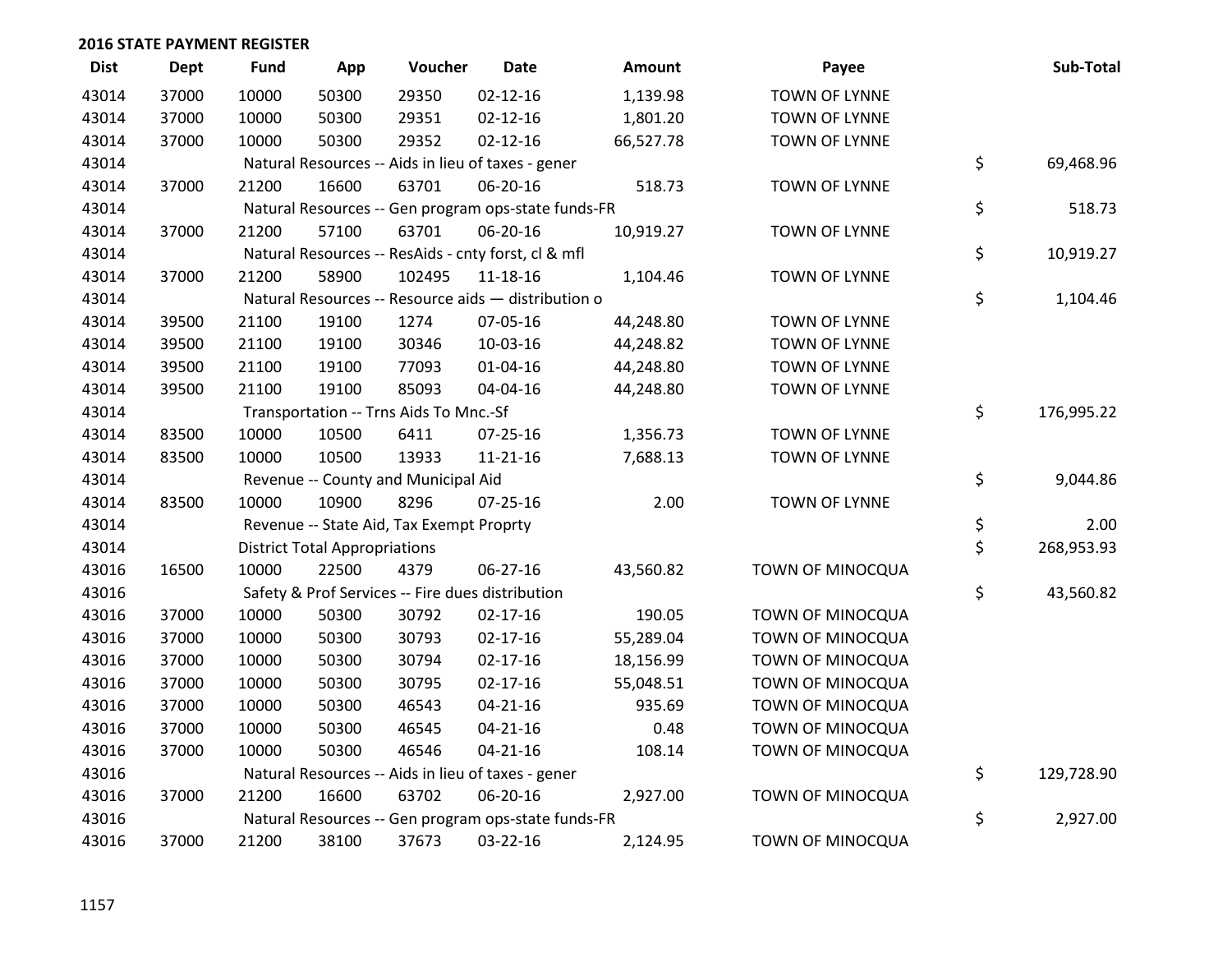| <b>Dist</b> | <b>Dept</b> | Fund  | App                                  | Voucher                                  | Date                                                | Amount     | Payee                 | Sub-Total        |
|-------------|-------------|-------|--------------------------------------|------------------------------------------|-----------------------------------------------------|------------|-----------------------|------------------|
| 43016       |             |       |                                      | Natural Resources -- GPO -federal funds  |                                                     |            |                       | \$<br>2,124.95   |
| 43016       | 37000       | 21200 | 55000                                | 37673                                    | 03-22-16                                            | 7,362.94   | TOWN OF MINOCQUA      |                  |
| 43016       |             |       |                                      |                                          | Natural Resources -- Enf A - boating enforcement    |            |                       | \$<br>7,362.94   |
| 43016       | 37000       | 21200 | 57100                                | 63702                                    | 06-20-16                                            | 9,130.10   | TOWN OF MINOCQUA      |                  |
| 43016       |             |       |                                      |                                          | Natural Resources -- ResAids - cnty forst, cl & mfl |            |                       | \$<br>9,130.10   |
| 43016       | 37000       | 21200 | 57900                                | 46541                                    | $04 - 21 - 16$                                      | 62.81      | TOWN OF MINOCQUA      |                  |
| 43016       | 37000       | 21200 | 57900                                | 46542                                    | $04 - 21 - 16$                                      | 288.42     | TOWN OF MINOCQUA      |                  |
| 43016       | 37000       | 21200 | 57900                                | 46544                                    | $04 - 21 - 16$                                      | 11.47      | TOWN OF MINOCQUA      |                  |
| 43016       |             |       |                                      |                                          | Natural Resources -- Aids in lieu of taxes - sum s  |            |                       | \$<br>362.70     |
| 43016       | 37000       | 21200 | 58900                                | 102496                                   | $11 - 18 - 16$                                      | 19,675.08  | TOWN OF MINOCQUA      |                  |
| 43016       |             |       |                                      |                                          | Natural Resources -- Resource aids - distribution o |            |                       | \$<br>19,675.08  |
| 43016       | 39500       | 21100 | 19100                                | 1275                                     | 07-05-16                                            | 106,455.69 | TOWN OF MINOCQUA      |                  |
| 43016       | 39500       | 21100 | 19100                                | 30347                                    | 10-03-16                                            | 106,455.69 | TOWN OF MINOCQUA      |                  |
| 43016       | 39500       | 21100 | 19100                                | 77094                                    | $01 - 04 - 16$                                      | 106,455.69 | TOWN OF MINOCQUA      |                  |
| 43016       | 39500       | 21100 | 19100                                | 85094                                    | 04-04-16                                            | 106,455.69 | TOWN OF MINOCQUA      |                  |
| 43016       |             |       |                                      | Transportation -- Trns Aids To Mnc.-Sf   |                                                     |            |                       | \$<br>425,822.76 |
| 43016       | 45500       | 10000 | 23100                                | 11310                                    | 06-08-16                                            | 1,600.00   | TOWN OF MINOCQUA      |                  |
| 43016       |             |       |                                      | Justice -- Law enforcement train, local  |                                                     |            |                       | \$<br>1,600.00   |
| 43016       | 83500       | 10000 | 10500                                | 6412                                     | $07 - 25 - 16$                                      | 4,955.82   | TOWN OF MINOCQUA      |                  |
| 43016       | 83500       | 10000 | 10500                                | 13934                                    | $11 - 21 - 16$                                      | 43,481.33  | TOWN OF MINOCQUA      |                  |
| 43016       |             |       |                                      | Revenue -- County and Municipal Aid      |                                                     |            |                       | \$<br>48,437.15  |
| 43016       | 83500       | 10000 | 10900                                | 8297                                     | 07-25-16                                            | 10,097.00  | TOWN OF MINOCQUA      |                  |
| 43016       |             |       |                                      | Revenue -- State Aid, Tax Exempt Proprty |                                                     |            |                       | \$<br>10,097.00  |
| 43016       | 83500       | 10000 | 11000                                | 13934                                    | $11 - 21 - 16$                                      | 2,889.57   | TOWN OF MINOCQUA      |                  |
| 43016       |             |       |                                      | Revenue -- Public Utility Distribution   |                                                     |            |                       | \$<br>2,889.57   |
| 43016       | 83500       | 10000 | 50100                                | 2617                                     | $01-29-16$                                          | 3,718.26   | TOWN OF MINOCQUA      |                  |
| 43016       |             |       |                                      | Revenue -- Payments for municipal svcs   |                                                     |            |                       | \$<br>3,718.26   |
| 43016       |             |       | <b>District Total Appropriations</b> |                                          |                                                     |            |                       | \$<br>707,437.23 |
| 43018       | 16500       | 10000 | 22500                                | 4380                                     | 06-27-16                                            | 861.42     | <b>TOWN OF MONICO</b> |                  |
| 43018       |             |       |                                      |                                          | Safety & Prof Services -- Fire dues distribution    |            |                       | \$<br>861.42     |
| 43018       | 37000       | 21200 | 16600                                | 63703                                    | 06-20-16                                            | 227.79     | <b>TOWN OF MONICO</b> |                  |
| 43018       |             |       |                                      |                                          | Natural Resources -- Gen program ops-state funds-FR |            |                       | \$<br>227.79     |
| 43018       | 37000       | 21200 | 57100                                | 63703                                    | 06-20-16                                            | 5,835.03   | <b>TOWN OF MONICO</b> |                  |
| 43018       |             |       |                                      |                                          | Natural Resources -- ResAids - cnty forst, cl & mfl |            |                       | \$<br>5,835.03   |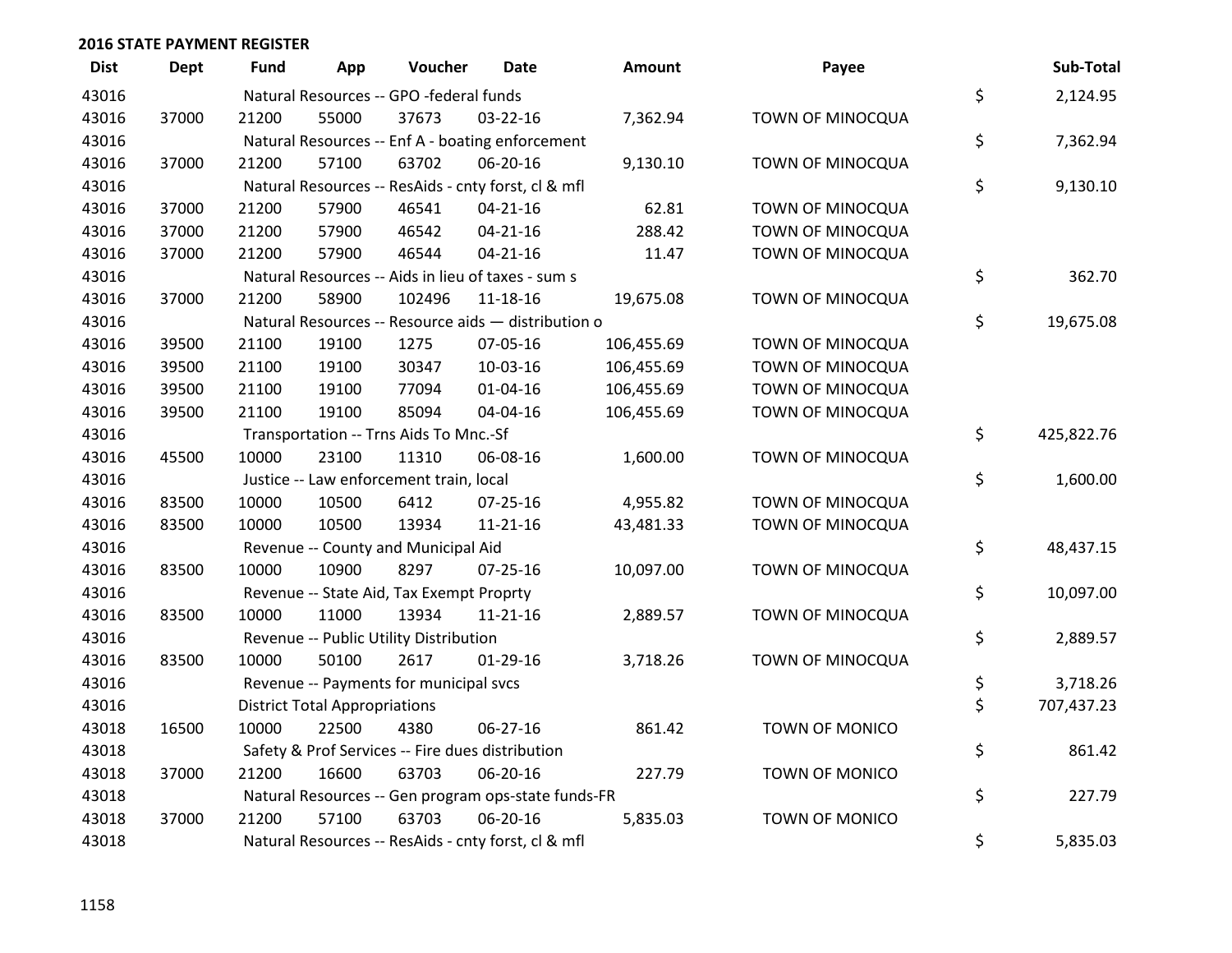| <b>Dist</b> | <b>Dept</b> | <b>Fund</b> | App                                  | Voucher                                  | <b>Date</b>                                         | Amount    | Payee                  | Sub-Total       |
|-------------|-------------|-------------|--------------------------------------|------------------------------------------|-----------------------------------------------------|-----------|------------------------|-----------------|
| 43018       | 37000       | 21200       | 58900                                | 102497                                   | $11 - 18 - 16$                                      | 1,141.86  | <b>TOWN OF MONICO</b>  |                 |
| 43018       |             |             |                                      |                                          | Natural Resources -- Resource aids - distribution o |           |                        | \$<br>1,141.86  |
| 43018       | 39500       | 21100       | 19100                                | 1276                                     | 07-05-16                                            | 11,995.39 | TOWN OF MONICO         |                 |
| 43018       | 39500       | 21100       | 19100                                | 30348                                    | 10-03-16                                            | 11,995.41 | TOWN OF MONICO         |                 |
| 43018       | 39500       | 21100       | 19100                                | 77095                                    | $01 - 04 - 16$                                      | 11,995.39 | <b>TOWN OF MONICO</b>  |                 |
| 43018       | 39500       | 21100       | 19100                                | 85095                                    | 04-04-16                                            | 11,995.39 | TOWN OF MONICO         |                 |
| 43018       |             |             |                                      | Transportation -- Trns Aids To Mnc.-Sf   |                                                     |           |                        | \$<br>47,981.58 |
| 43018       | 83500       | 10000       | 10500                                | 6413                                     | $07 - 25 - 16$                                      | 5,087.06  | <b>TOWN OF MONICO</b>  |                 |
| 43018       | 83500       | 10000       | 10500                                | 13935                                    | 11-21-16                                            | 21,897.82 | TOWN OF MONICO         |                 |
| 43018       |             |             |                                      | Revenue -- County and Municipal Aid      |                                                     |           |                        | \$<br>26,984.88 |
| 43018       | 83500       | 10000       | 10900                                | 8298                                     | $07 - 25 - 16$                                      | 31.00     | TOWN OF MONICO         |                 |
| 43018       |             |             |                                      | Revenue -- State Aid, Tax Exempt Proprty |                                                     |           |                        | \$<br>31.00     |
| 43018       | 83500       | 10000       | 11000                                | 13935                                    | 11-21-16                                            | 6,578.84  | TOWN OF MONICO         |                 |
| 43018       |             |             |                                      | Revenue -- Public Utility Distribution   |                                                     |           |                        | \$<br>6,578.84  |
| 43018       |             |             | <b>District Total Appropriations</b> |                                          |                                                     |           |                        | \$<br>89,642.40 |
| 43020       | 16500       | 10000       | 22500                                | 4381                                     | 06-27-16                                            | 15,524.48 | <b>TOWN OF NEWBOLD</b> |                 |
| 43020       |             |             |                                      |                                          | Safety & Prof Services -- Fire dues distribution    |           |                        | \$<br>15,524.48 |
| 43020       | 37000       | 10000       | 50300                                | 30796                                    | $02 - 17 - 16$                                      | 85,834.77 | TOWN OF NEWBOLD        |                 |
| 43020       | 37000       | 10000       | 50300                                | 46554                                    | $04 - 21 - 16$                                      | 42.78     | TOWN OF NEWBOLD        |                 |
| 43020       | 37000       | 10000       | 50300                                | 46556                                    | $04 - 21 - 16$                                      | 20.29     | <b>TOWN OF NEWBOLD</b> |                 |
| 43020       |             |             |                                      |                                          | Natural Resources -- Aids in lieu of taxes - gener  |           |                        | \$<br>85,897.84 |
| 43020       | 37000       | 21200       | 16600                                | 63704                                    | 06-20-16                                            | 1,298.32  | TOWN OF NEWBOLD        |                 |
| 43020       |             |             |                                      |                                          | Natural Resources -- Gen program ops-state funds-FR |           |                        | \$<br>1,298.32  |
| 43020       | 37000       | 21200       | 57100                                | 63704                                    | 06-20-16                                            | 790.44    | TOWN OF NEWBOLD        |                 |
| 43020       |             |             |                                      |                                          | Natural Resources -- ResAids - cnty forst, cl & mfl |           |                        | \$<br>790.44    |
| 43020       | 37000       | 21200       | 57900                                | 46555                                    | $04 - 21 - 16$                                      | 15,406.31 | TOWN OF NEWBOLD        |                 |
| 43020       |             |             |                                      |                                          | Natural Resources -- Aids in lieu of taxes - sum s  |           |                        | \$<br>15,406.31 |
| 43020       | 37000       | 21200       | 58900                                | 102498                                   | 11-18-16                                            | 813.14    | TOWN OF NEWBOLD        |                 |
| 43020       |             |             |                                      |                                          | Natural Resources -- Resource aids - distribution o |           |                        | \$<br>813.14    |
| 43020       | 37000       | 21200       | 67800                                | 19138                                    | $01-07-16$                                          | 3,000.00  | TOWN OF NEWBOLD        |                 |
| 43020       | 37000       | 21200       | 67800                                | 107544                                   | 11-15-16                                            | 1,000.00  | <b>TOWN OF NEWBOLD</b> |                 |
| 43020       | 37000       | 21200       | 67800                                | 111224                                   | 12-02-16                                            | 3,000.00  | TOWN OF NEWBOLD        |                 |
| 43020       |             |             |                                      |                                          | Natural Resources -- EA - invasive aqu & lake mon   |           |                        | \$<br>7,000.00  |
| 43020       | 39500       | 21100       | 19100                                | 1277                                     | 07-05-16                                            | 62,079.88 | <b>TOWN OF NEWBOLD</b> |                 |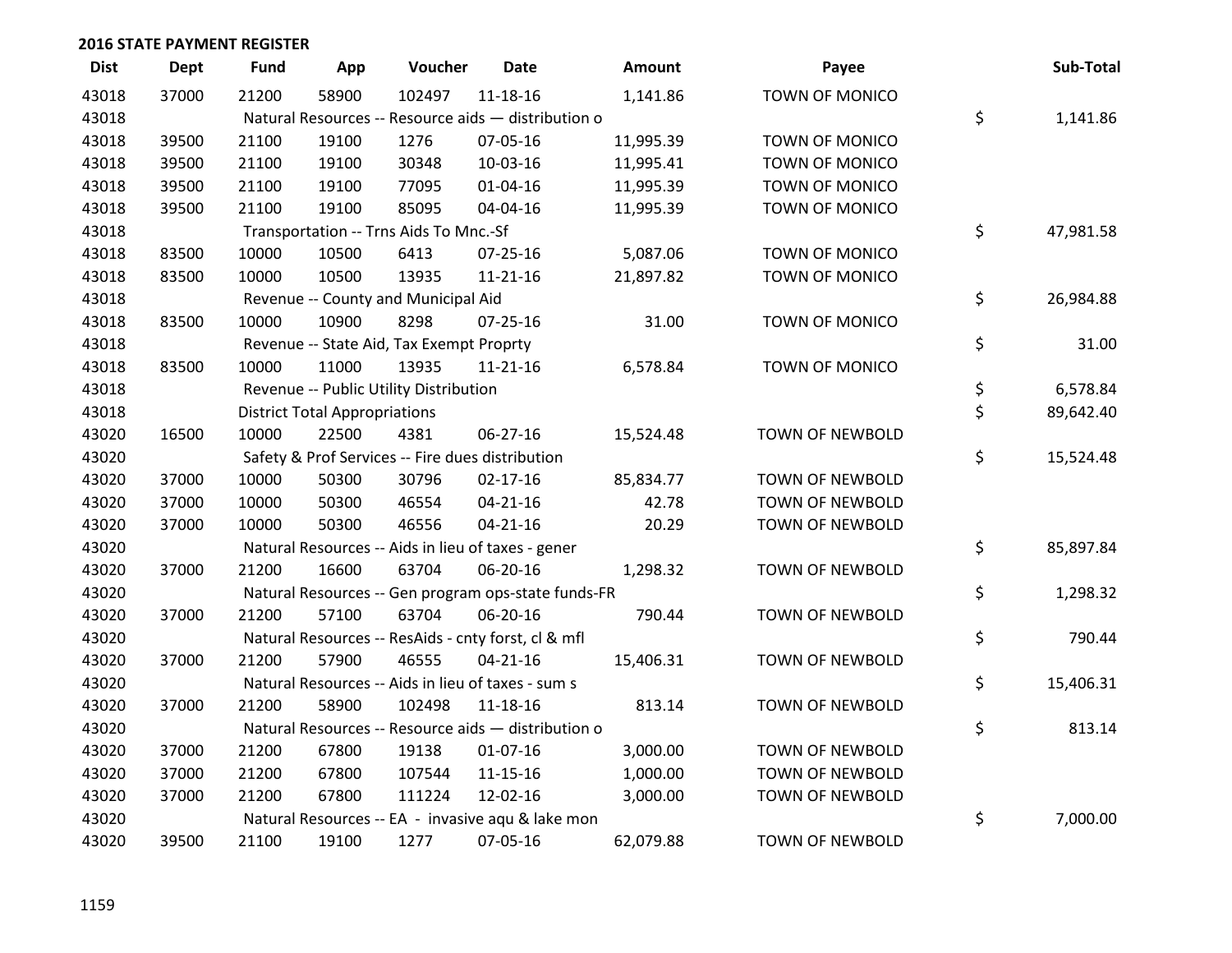| <b>Dist</b> | <b>Dept</b> | <b>Fund</b> | App                                  | Voucher                                  | <b>Date</b>                                         | <b>Amount</b> | Payee                  | Sub-Total        |
|-------------|-------------|-------------|--------------------------------------|------------------------------------------|-----------------------------------------------------|---------------|------------------------|------------------|
| 43020       | 39500       | 21100       | 19100                                | 30349                                    | 10-03-16                                            | 62,079.90     | <b>TOWN OF NEWBOLD</b> |                  |
| 43020       | 39500       | 21100       | 19100                                | 77096                                    | 01-04-16                                            | 62,079.88     | TOWN OF NEWBOLD        |                  |
| 43020       | 39500       | 21100       | 19100                                | 85096                                    | 04-04-16                                            | 62,079.88     | TOWN OF NEWBOLD        |                  |
| 43020       |             |             |                                      | Transportation -- Trns Aids To Mnc.-Sf   |                                                     |               |                        | \$<br>248,319.54 |
| 43020       | 83500       | 10000       | 10500                                | 6414                                     | $07 - 25 - 16$                                      | 6,601.28      | <b>TOWN OF NEWBOLD</b> |                  |
| 43020       | 83500       | 10000       | 10500                                | 13936                                    | $11 - 21 - 16$                                      | 33,837.12     | TOWN OF NEWBOLD        |                  |
| 43020       |             |             |                                      | Revenue -- County and Municipal Aid      |                                                     |               |                        | \$<br>40,438.40  |
| 43020       | 83500       | 10000       | 10900                                | 8299                                     | $07 - 25 - 16$                                      | 189.00        | <b>TOWN OF NEWBOLD</b> |                  |
| 43020       |             |             |                                      | Revenue -- State Aid, Tax Exempt Proprty |                                                     |               |                        | \$<br>189.00     |
| 43020       | 83500       | 10000       | 11000                                | 13936                                    | 11-21-16                                            | 3,223.79      | TOWN OF NEWBOLD        |                  |
| 43020       |             |             |                                      | Revenue -- Public Utility Distribution   |                                                     |               |                        | \$<br>3,223.79   |
| 43020       |             |             | <b>District Total Appropriations</b> |                                          |                                                     |               |                        | \$<br>418,901.26 |
| 43022       | 16500       | 10000       | 22500                                | 4382                                     | $06 - 27 - 16$                                      | 6,904.71      | <b>TOWN OF NOKOMIS</b> |                  |
| 43022       |             |             |                                      |                                          | Safety & Prof Services -- Fire dues distribution    |               |                        | \$<br>6,904.71   |
| 43022       | 37000       | 10000       | 50300                                | 30655                                    | $02 - 17 - 16$                                      | 19,843.02     | TOWN OF NOKOMIS        |                  |
| 43022       | 37000       | 10000       | 50300                                | 30656                                    | $02 - 17 - 16$                                      | 1,476.92      | <b>TOWN OF NOKOMIS</b> |                  |
| 43022       | 37000       | 10000       | 50300                                | 30657                                    | $02 - 17 - 16$                                      | 53,677.11     | TOWN OF NOKOMIS        |                  |
| 43022       | 37000       | 10000       | 50300                                | 46036                                    | $04 - 21 - 16$                                      | 20.48         | TOWN OF NOKOMIS        |                  |
| 43022       | 37000       | 10000       | 50300                                | 46038                                    | $04 - 21 - 16$                                      | 87.69         | <b>TOWN OF NOKOMIS</b> |                  |
| 43022       |             |             |                                      |                                          | Natural Resources -- Aids in lieu of taxes - gener  |               |                        | \$<br>75,105.22  |
| 43022       | 37000       | 21200       | 16600                                | 63705                                    | 06-20-16                                            | 786.45        | TOWN OF NOKOMIS        |                  |
| 43022       |             |             |                                      |                                          | Natural Resources -- Gen program ops-state funds-FR |               |                        | \$<br>786.45     |
| 43022       | 37000       | 21200       | 57100                                | 63705                                    | 06-20-16                                            | 1,672.41      | TOWN OF NOKOMIS        |                  |
| 43022       |             |             |                                      |                                          | Natural Resources -- ResAids - cnty forst, cl & mfl |               |                        | \$<br>1,672.41   |
| 43022       | 37000       | 21200       | 57900                                | 46037                                    | $04 - 21 - 16$                                      | 34.99         | TOWN OF NOKOMIS        |                  |
| 43022       |             |             |                                      |                                          | Natural Resources -- Aids in lieu of taxes - sum s  |               |                        | \$<br>34.99      |
| 43022       | 39500       | 21100       | 19100                                | 1278                                     | 07-05-16                                            | 29,226.04     | TOWN OF NOKOMIS        |                  |
| 43022       | 39500       | 21100       | 19100                                | 30350                                    | 10-03-16                                            | 29,226.06     | <b>TOWN OF NOKOMIS</b> |                  |
| 43022       | 39500       | 21100       | 19100                                | 77097                                    | $01 - 04 - 16$                                      | 29,226.04     | TOWN OF NOKOMIS        |                  |
| 43022       | 39500       | 21100       | 19100                                | 85097                                    | 04-04-16                                            | 29,226.04     | TOWN OF NOKOMIS        |                  |
| 43022       |             |             |                                      | Transportation -- Trns Aids To Mnc.-Sf   |                                                     |               |                        | \$<br>116,904.18 |
| 43022       | 83500       | 10000       | 10500                                | 6415                                     | $07 - 25 - 16$                                      | 2,295.84      | <b>TOWN OF NOKOMIS</b> |                  |
| 43022       | 83500       | 10000       | 10500                                | 13937                                    | $11 - 21 - 16$                                      | 13,164.54     | <b>TOWN OF NOKOMIS</b> |                  |
| 43022       |             |             |                                      | Revenue -- County and Municipal Aid      |                                                     |               |                        | \$<br>15,460.38  |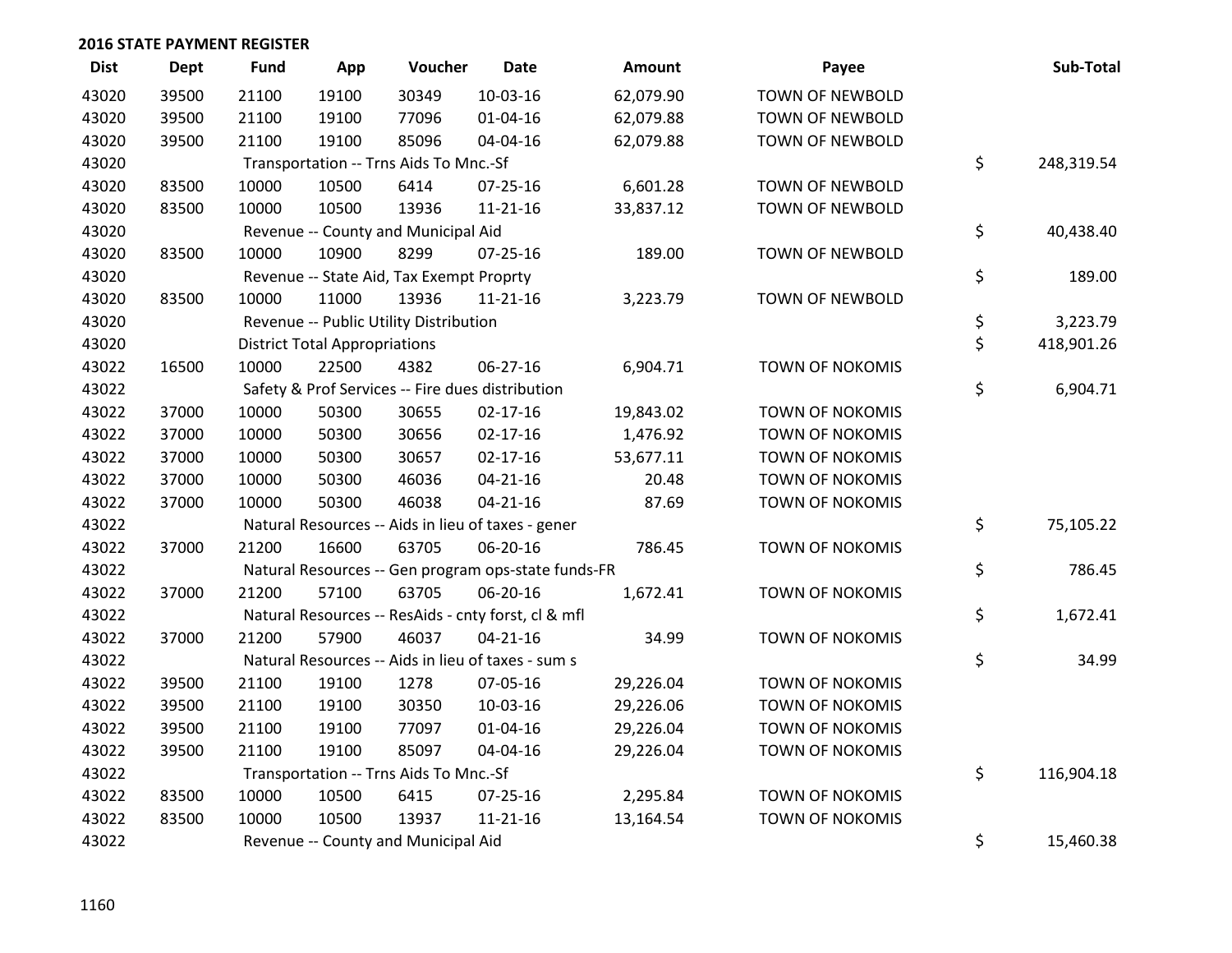| <b>Dist</b> | <b>Dept</b> | <b>Fund</b> | App                                  | Voucher                                          | <b>Date</b>                                         | <b>Amount</b> | Payee                  | Sub-Total        |
|-------------|-------------|-------------|--------------------------------------|--------------------------------------------------|-----------------------------------------------------|---------------|------------------------|------------------|
| 43022       | 83500       | 10000       | 10900                                | 8300                                             | $07 - 25 - 16$                                      | 93.00         | <b>TOWN OF NOKOMIS</b> |                  |
| 43022       |             |             |                                      | Revenue -- State Aid, Tax Exempt Proprty         |                                                     |               |                        | \$<br>93.00      |
| 43022       |             |             | <b>District Total Appropriations</b> |                                                  |                                                     |               |                        | \$<br>216,961.34 |
| 43024       | 16500       | 10000       | 22500                                | 4383                                             | 06-27-16                                            | 9,238.57      | TOWN OF PELICAN        |                  |
| 43024       |             |             |                                      | Safety & Prof Services -- Fire dues distribution |                                                     |               |                        | \$<br>9,238.57   |
| 43024       | 37000       | 10000       | 50300                                | 46587                                            | $04 - 21 - 16$                                      | 17.43         | TOWN OF PELICAN        |                  |
| 43024       |             |             |                                      |                                                  | Natural Resources -- Aids in lieu of taxes - gener  |               |                        | \$<br>17.43      |
| 43024       | 37000       | 21200       | 16600                                | 63706                                            | 06-20-16                                            | 1,774.40      | TOWN OF PELICAN        |                  |
| 43024       |             |             |                                      |                                                  | Natural Resources -- Gen program ops-state funds-FR |               |                        | \$<br>1,774.40   |
| 43024       | 37000       | 21200       | 57100                                | 63706                                            | 06-20-16                                            | 1,878.93      | TOWN OF PELICAN        |                  |
| 43024       |             |             |                                      |                                                  | Natural Resources -- ResAids - cnty forst, cl & mfl |               |                        | \$<br>1,878.93   |
| 43024       | 37000       | 21200       | 57900                                | 46586                                            | $04 - 21 - 16$                                      | 6.51          | TOWN OF PELICAN        |                  |
| 43024       |             |             |                                      |                                                  | Natural Resources -- Aids in lieu of taxes - sum s  |               |                        | \$<br>6.51       |
| 43024       | 37000       | 21200       | 58900                                | 102499                                           | 11-18-16                                            | 2,750.06      | TOWN OF PELICAN        |                  |
| 43024       |             |             |                                      |                                                  | Natural Resources -- Resource aids - distribution o |               |                        | \$<br>2,750.06   |
| 43024       | 39500       | 21100       | 19100                                | 1279                                             | 07-05-16                                            | 39,850.69     | TOWN OF PELICAN        |                  |
| 43024       | 39500       | 21100       | 19100                                | 30351                                            | 10-03-16                                            | 39,850.71     | TOWN OF PELICAN        |                  |
| 43024       | 39500       | 21100       | 19100                                | 77098                                            | $01 - 04 - 16$                                      | 39,850.69     | TOWN OF PELICAN        |                  |
| 43024       | 39500       | 21100       | 19100                                | 85098                                            | 04-04-16                                            | 39,850.69     | TOWN OF PELICAN        |                  |
| 43024       |             |             |                                      | Transportation -- Trns Aids To Mnc.-Sf           |                                                     |               |                        | \$<br>159,402.78 |
| 43024       | 83500       | 10000       | 10500                                | 6416                                             | $07 - 25 - 16$                                      | 13,272.40     | <b>TOWN OF PELICAN</b> |                  |
| 43024       | 83500       | 10000       | 10500                                | 13938                                            | $11 - 21 - 16$                                      | 73,093.49     | <b>TOWN OF PELICAN</b> |                  |
| 43024       |             |             |                                      | Revenue -- County and Municipal Aid              |                                                     |               |                        | \$<br>86,365.89  |
| 43024       | 83500       | 10000       | 10900                                | 8301                                             | $07 - 25 - 16$                                      | 225.00        | TOWN OF PELICAN        |                  |
| 43024       |             |             |                                      | Revenue -- State Aid, Tax Exempt Proprty         |                                                     |               |                        | \$<br>225.00     |
| 43024       | 83500       | 10000       | 11000                                | 13938                                            | $11 - 21 - 16$                                      | 2,138.47      | TOWN OF PELICAN        |                  |
| 43024       |             |             |                                      | Revenue -- Public Utility Distribution           |                                                     |               |                        | \$<br>2,138.47   |
| 43024       |             |             | <b>District Total Appropriations</b> |                                                  |                                                     |               |                        | \$<br>263,798.04 |
| 43026       | 16500       | 10000       | 22500                                | 4384                                             | 06-27-16                                            | 381.68        | <b>TOWN OF PIEHL</b>   |                  |
| 43026       |             |             |                                      | Safety & Prof Services -- Fire dues distribution |                                                     |               |                        | \$<br>381.68     |
| 43026       | 37000       | 10000       | 50300                                | 30670                                            | $02 - 17 - 16$                                      | 2,743.28      | <b>TOWN OF PIEHL</b>   |                  |
| 43026       | 37000       | 10000       | 50300                                | 46106                                            | $04 - 21 - 16$                                      | 290.31        | <b>TOWN OF PIEHL</b>   |                  |
| 43026       |             |             |                                      |                                                  | Natural Resources -- Aids in lieu of taxes - gener  |               |                        | \$<br>3,033.59   |
| 43026       | 37000       | 21200       | 16600                                | 63707                                            | 06-20-16                                            | 394.40        | <b>TOWN OF PIEHL</b>   |                  |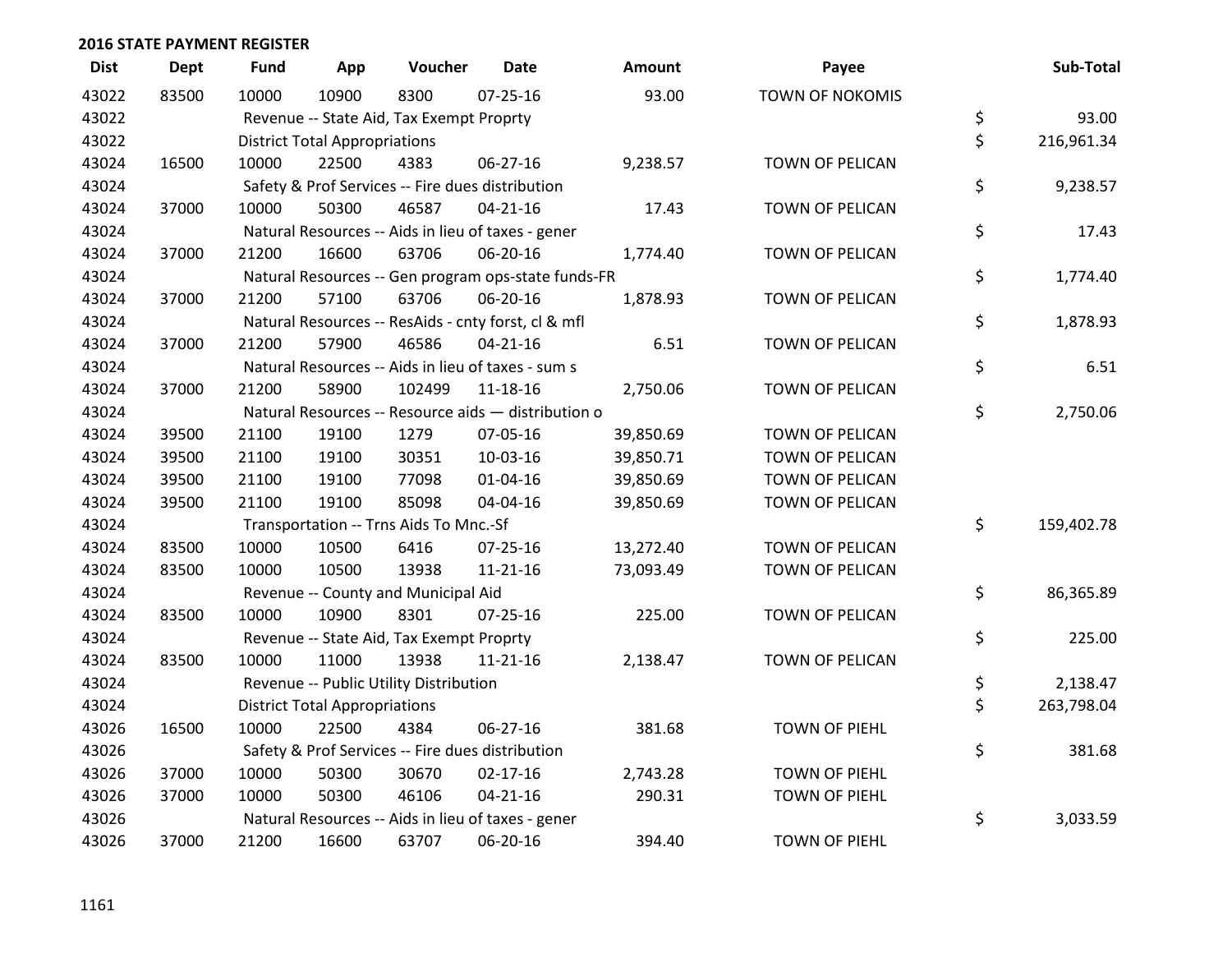| <b>Dist</b> | Dept  | Fund  | App                                  | Voucher                                          | Date                                                | Amount    | Payee                | Sub-Total        |
|-------------|-------|-------|--------------------------------------|--------------------------------------------------|-----------------------------------------------------|-----------|----------------------|------------------|
| 43026       |       |       |                                      |                                                  | Natural Resources -- Gen program ops-state funds-FR |           |                      | \$<br>394.40     |
| 43026       | 37000 | 21200 | 57100                                | 63707                                            | 06-20-16                                            | 2,993.15  | TOWN OF PIEHL        |                  |
| 43026       |       |       |                                      |                                                  | Natural Resources -- ResAids - cnty forst, cl & mfl |           |                      | \$<br>2,993.15   |
| 43026       | 37000 | 21200 | 57900                                | 46105                                            | $04 - 21 - 16$                                      | 0.77      | <b>TOWN OF PIEHL</b> |                  |
| 43026       |       |       |                                      |                                                  | Natural Resources -- Aids in lieu of taxes - sum s  |           |                      | \$<br>0.77       |
| 43026       | 39500 | 21100 | 19100                                | 1280                                             | 07-05-16                                            | 5,639.11  | TOWN OF PIEHL        |                  |
| 43026       | 39500 | 21100 | 19100                                | 30352                                            | 10-03-16                                            | 5,639.12  | TOWN OF PIEHL        |                  |
| 43026       | 39500 | 21100 | 19100                                | 77099                                            | $01 - 04 - 16$                                      | 5,639.11  | <b>TOWN OF PIEHL</b> |                  |
| 43026       | 39500 | 21100 | 19100                                | 85099                                            | 04-04-16                                            | 5,639.11  | TOWN OF PIEHL        |                  |
| 43026       |       |       |                                      | Transportation -- Trns Aids To Mnc.-Sf           |                                                     |           |                      | \$<br>22,556.45  |
| 43026       | 83500 | 10000 | 10500                                | 6417                                             | 07-25-16                                            | 2,669.33  | <b>TOWN OF PIEHL</b> |                  |
| 43026       | 83500 | 10000 | 10500                                | 13939                                            | $11 - 21 - 16$                                      | 14,870.42 | TOWN OF PIEHL        |                  |
| 43026       |       |       |                                      | Revenue -- County and Municipal Aid              |                                                     |           |                      | \$<br>17,539.75  |
| 43026       | 83500 | 10000 | 11000                                | 13939                                            | $11 - 21 - 16$                                      | 255.78    | <b>TOWN OF PIEHL</b> |                  |
| 43026       |       |       |                                      | Revenue -- Public Utility Distribution           |                                                     |           |                      | \$<br>255.78     |
| 43026       |       |       | <b>District Total Appropriations</b> |                                                  |                                                     |           |                      | \$<br>47,155.57  |
| 43028       | 16500 | 10000 | 22500                                | 4385                                             | 06-27-16                                            | 9,338.04  | TOWN OF PINE LAKE    |                  |
| 43028       |       |       |                                      | Safety & Prof Services -- Fire dues distribution |                                                     |           |                      | \$<br>9,338.04   |
| 43028       | 37000 | 21200 | 16600                                | 63708                                            | 06-20-16                                            | 1,193.27  | TOWN OF PINE LAKE    |                  |
| 43028       |       |       |                                      |                                                  | Natural Resources -- Gen program ops-state funds-FR |           |                      | \$<br>1,193.27   |
| 43028       | 37000 | 21200 | 57100                                | 63708                                            | 06-20-16                                            | 1,912.57  | TOWN OF PINE LAKE    |                  |
| 43028       |       |       |                                      |                                                  | Natural Resources -- ResAids - cnty forst, cl & mfl |           |                      | \$<br>1,912.57   |
| 43028       | 37000 | 21200 | 58900                                | 102500                                           | 11-18-16                                            | 2,607.81  | TOWN OF PINE LAKE    |                  |
| 43028       |       |       |                                      |                                                  | Natural Resources -- Resource aids - distribution o |           |                      | \$<br>2,607.81   |
| 43028       | 39500 | 21100 | 19100                                | 1281                                             | 07-05-16                                            | 36,773.40 | TOWN OF PINE LAKE    |                  |
| 43028       | 39500 | 21100 | 19100                                | 30353                                            | 10-03-16                                            | 36,773.40 | TOWN OF PINE LAKE    |                  |
| 43028       | 39500 | 21100 | 19100                                | 77100                                            | $01 - 04 - 16$                                      | 36,773.40 | TOWN OF PINE LAKE    |                  |
| 43028       | 39500 | 21100 | 19100                                | 85100                                            | 04-04-16                                            | 36,773.40 | TOWN OF PINE LAKE    |                  |
| 43028       |       |       |                                      | Transportation -- Trns Aids To Mnc.-Sf           |                                                     |           |                      | \$<br>147,093.60 |
| 43028       | 83500 | 10000 | 10500                                | 6418                                             | 07-25-16                                            | 10,599.70 | TOWN OF PINE LAKE    |                  |
| 43028       | 83500 | 10000 | 10500                                | 13940                                            | $11 - 21 - 16$                                      | 60,064.97 | TOWN OF PINE LAKE    |                  |
| 43028       |       |       |                                      | Revenue -- County and Municipal Aid              |                                                     |           |                      | \$<br>70,664.67  |
| 43028       | 83500 | 10000 | 10900                                | 8302                                             | $07 - 25 - 16$                                      | 164.00    | TOWN OF PINE LAKE    |                  |
| 43028       |       |       |                                      | Revenue -- State Aid, Tax Exempt Proprty         |                                                     |           |                      | \$<br>164.00     |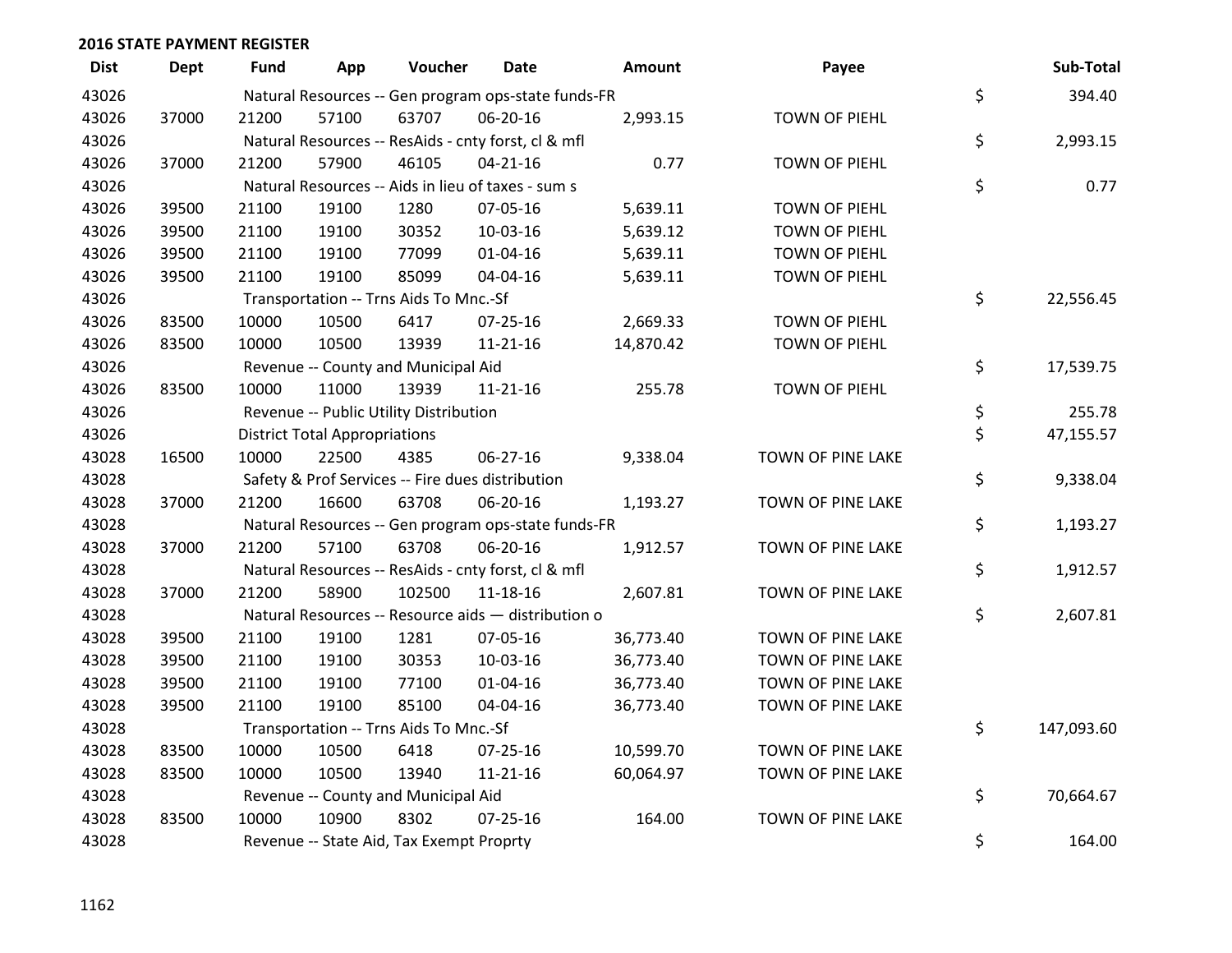| <b>Dist</b> | <b>Dept</b> | <b>Fund</b> | App                                  | Voucher                                             | <b>Date</b>    | <b>Amount</b> | Payee                   | Sub-Total        |
|-------------|-------------|-------------|--------------------------------------|-----------------------------------------------------|----------------|---------------|-------------------------|------------------|
| 43028       |             |             | <b>District Total Appropriations</b> |                                                     |                |               |                         | \$<br>232,973.96 |
| 43030       | 16500       | 10000       | 22500                                | 4386                                                | 06-27-16       | 2,881.42      | TOWN OF SCHOEPKE        |                  |
| 43030       |             |             |                                      | Safety & Prof Services -- Fire dues distribution    |                |               |                         | \$<br>2,881.42   |
| 43030       | 37000       | 10000       | 50300                                | 30649                                               | $02 - 17 - 16$ | 45.78         | <b>TOWN OF SCHOEPKE</b> |                  |
| 43030       |             |             |                                      | Natural Resources -- Aids in lieu of taxes - gener  |                |               |                         | \$<br>45.78      |
| 43030       | 37000       | 21200       | 16600                                | 63709                                               | 06-20-16       | 1,033.38      | <b>TOWN OF SCHOEPKE</b> |                  |
| 43030       |             |             |                                      | Natural Resources -- Gen program ops-state funds-FR |                |               |                         | \$<br>1,033.38   |
| 43030       | 37000       | 21200       | 57100                                | 63709                                               | 06-20-16       | 3,445.62      | TOWN OF SCHOEPKE        |                  |
| 43030       |             |             |                                      | Natural Resources -- ResAids - cnty forst, cl & mfl |                |               |                         | \$<br>3,445.62   |
| 43030       | 37000       | 21200       | 57900                                | 46016                                               | $04 - 21 - 16$ | 1.50          | <b>TOWN OF SCHOEPKE</b> |                  |
| 43030       |             |             |                                      | Natural Resources -- Aids in lieu of taxes - sum s  |                |               |                         | \$<br>1.50       |
| 43030       | 37000       | 21200       | 58900                                | 102501                                              | 11-18-16       | 880.26        | TOWN OF SCHOEPKE        |                  |
| 43030       |             |             |                                      | Natural Resources -- Resource aids - distribution o |                |               |                         | \$<br>880.26     |
| 43030       | 39500       | 21100       | 19100                                | 1282                                                | 07-05-16       | 16,883.83     | <b>TOWN OF SCHOEPKE</b> |                  |
| 43030       | 39500       | 21100       | 19100                                | 30354                                               | 10-03-16       | 16,883.85     | <b>TOWN OF SCHOEPKE</b> |                  |
| 43030       | 39500       | 21100       | 19100                                | 77101                                               | $01 - 04 - 16$ | 16,883.83     | TOWN OF SCHOEPKE        |                  |
| 43030       | 39500       | 21100       | 19100                                | 85101                                               | 04-04-16       | 16,883.83     | TOWN OF SCHOEPKE        |                  |
| 43030       |             |             |                                      | Transportation -- Trns Aids To Mnc.-Sf              |                |               |                         | \$<br>67,535.34  |
| 43030       | 83500       | 10000       | 10500                                | 6419                                                | 07-25-16       | 897.59        | <b>TOWN OF SCHOEPKE</b> |                  |
| 43030       | 83500       | 10000       | 10500                                | 13941                                               | 11-21-16       | 5,086.37      | TOWN OF SCHOEPKE        |                  |
| 43030       |             |             |                                      | Revenue -- County and Municipal Aid                 |                |               |                         | \$<br>5,983.96   |
| 43030       | 83500       | 10000       | 10900                                | 8303                                                | $07 - 25 - 16$ | 6.00          | TOWN OF SCHOEPKE        |                  |
| 43030       |             |             |                                      | Revenue -- State Aid, Tax Exempt Proprty            |                |               |                         | \$<br>6.00       |
| 43030       |             |             | <b>District Total Appropriations</b> |                                                     |                |               |                         | \$<br>81,813.26  |
| 43032       | 37000       | 21200       | 16600                                | 63710                                               | 06-20-16       | 1,518.48      | TOWN OF STELLA          |                  |
| 43032       |             |             |                                      | Natural Resources -- Gen program ops-state funds-FR |                |               |                         | \$<br>1,518.48   |
| 43032       | 37000       | 21200       | 57100                                | 63710                                               | 06-20-16       | 1,345.87      | TOWN OF STELLA          |                  |
| 43032       |             |             |                                      | Natural Resources -- ResAids - cnty forst, cl & mfl |                |               |                         | \$<br>1,345.87   |
| 43032       | 37000       | 21200       | 57900                                | 47122                                               | $04 - 21 - 16$ | 1.32          | TOWN OF STELLA          |                  |
| 43032       |             |             |                                      | Natural Resources -- Aids in lieu of taxes - sum s  |                |               |                         | \$<br>1.32       |
| 43032       | 37000       | 21200       | 58900                                | 102502                                              | 11-18-16       | 5,026.05      | TOWN OF STELLA          |                  |
| 43032       |             |             |                                      | Natural Resources -- Resource aids - distribution o |                |               |                         | \$<br>5,026.05   |
| 43032       | 39500       | 21100       | 19100                                | 1283                                                | 07-05-16       | 21,469.50     | TOWN OF STELLA          |                  |
| 43032       | 39500       | 21100       | 19100                                | 30355                                               | 10-03-16       | 21,469.50     | <b>TOWN OF STELLA</b>   |                  |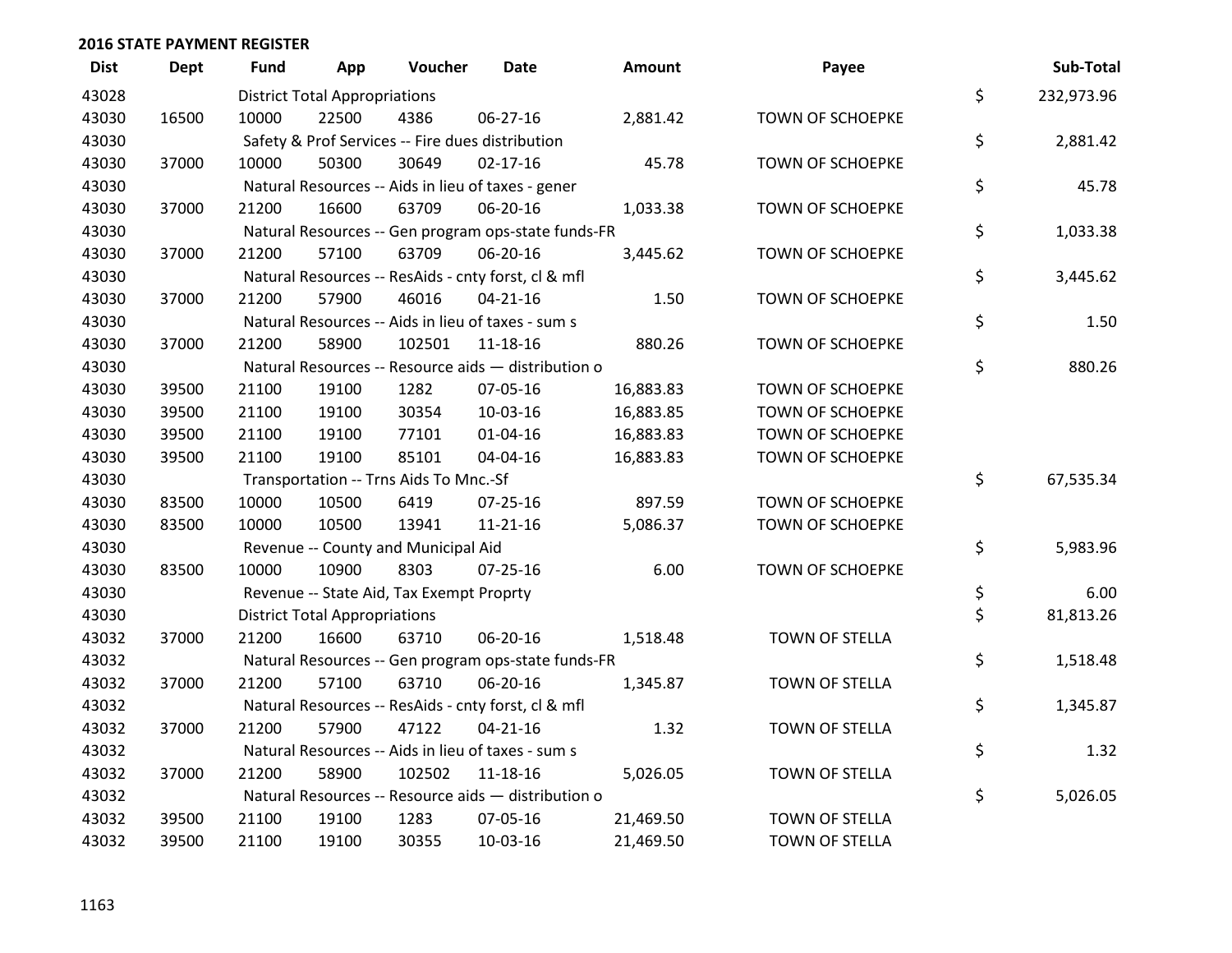| <b>Dist</b> | <b>Dept</b> | <b>Fund</b> | App                                  | Voucher                                  | <b>Date</b>                                         | Amount    | Payee                 | Sub-Total        |
|-------------|-------------|-------------|--------------------------------------|------------------------------------------|-----------------------------------------------------|-----------|-----------------------|------------------|
| 43032       | 39500       | 21100       | 19100                                | 77102                                    | $01 - 04 - 16$                                      | 21,469.50 | <b>TOWN OF STELLA</b> |                  |
| 43032       | 39500       | 21100       | 19100                                | 85102                                    | 04-04-16                                            | 21,469.50 | TOWN OF STELLA        |                  |
| 43032       |             |             |                                      | Transportation -- Trns Aids To Mnc.-Sf   |                                                     |           |                       | \$<br>85,878.00  |
| 43032       | 83500       | 10000       | 10500                                | 6420                                     | 07-25-16                                            | 1,256.79  | TOWN OF STELLA        |                  |
| 43032       | 83500       | 10000       | 10500                                | 13942                                    | $11 - 21 - 16$                                      | 7,121.84  | TOWN OF STELLA        |                  |
| 43032       |             |             |                                      | Revenue -- County and Municipal Aid      |                                                     |           |                       | \$<br>8,378.63   |
| 43032       | 83500       | 10000       | 10900                                | 8304                                     | $07 - 25 - 16$                                      | 40.00     | TOWN OF STELLA        |                  |
| 43032       |             |             |                                      | Revenue -- State Aid, Tax Exempt Proprty |                                                     |           |                       | \$<br>40.00      |
| 43032       | 83500       | 10000       | 50100                                | 2618                                     | $01-29-16$                                          | 95.00     | TOWN OF STELLA        |                  |
| 43032       |             |             |                                      | Revenue -- Payments for municipal svcs   |                                                     |           |                       | \$<br>95.00      |
| 43032       |             |             | <b>District Total Appropriations</b> |                                          |                                                     |           |                       | \$<br>102,283.35 |
| 43034       | 16500       | 10000       | 22500                                | 4387                                     | 06-27-16                                            | 9,862.79  | TOWN OF SUGAR CAMP    |                  |
| 43034       |             |             |                                      |                                          | Safety & Prof Services -- Fire dues distribution    |           |                       | \$<br>9,862.79   |
| 43034       | 37000       | 10000       | 50300                                | 30546                                    | $02 - 17 - 16$                                      | 25,740.10 | TOWN OF SUGAR CAMP    |                  |
| 43034       | 37000       | 10000       | 50300                                | 30547                                    | $02 - 17 - 16$                                      | 2,697.50  | TOWN OF SUGAR CAMP    |                  |
| 43034       | 37000       | 10000       | 50300                                | 45575                                    | $04 - 21 - 16$                                      | 51.04     | TOWN OF SUGAR CAMP    |                  |
| 43034       | 37000       | 10000       | 50300                                | 45578                                    | $04 - 21 - 16$                                      | 4.52      | TOWN OF SUGAR CAMP    |                  |
| 43034       |             |             |                                      |                                          | Natural Resources -- Aids in lieu of taxes - gener  |           |                       | \$<br>28,493.16  |
| 43034       | 37000       | 21200       | 16600                                | 63711                                    | 06-20-16                                            | 2,198.24  | TOWN OF SUGAR CAMP    |                  |
| 43034       |             |             |                                      |                                          | Natural Resources -- Gen program ops-state funds-FR |           |                       | \$<br>2,198.24   |
| 43034       | 37000       | 21200       | 57100                                | 63711                                    | 06-20-16                                            | 1,893.69  | TOWN OF SUGAR CAMP    |                  |
| 43034       |             |             |                                      |                                          | Natural Resources -- ResAids - cnty forst, cl & mfl |           |                       | \$<br>1,893.69   |
| 43034       | 37000       | 21200       | 57900                                | 45576                                    | $04 - 21 - 16$                                      | 8,647.08  | TOWN OF SUGAR CAMP    |                  |
| 43034       | 37000       | 21200       | 57900                                | 45577                                    | $04 - 21 - 16$                                      | 105.60    | TOWN OF SUGAR CAMP    |                  |
| 43034       |             |             |                                      |                                          | Natural Resources -- Aids in lieu of taxes - sum s  |           |                       | \$<br>8,752.68   |
| 43034       | 37000       | 21200       | 58900                                | 102503                                   | $11 - 18 - 16$                                      | 939.53    | TOWN OF SUGAR CAMP    |                  |
| 43034       |             |             |                                      |                                          | Natural Resources -- Resource aids - distribution o |           |                       | \$<br>939.53     |
| 43034       | 39500       | 21100       | 19100                                | 1284                                     | 07-05-16                                            | 40,081.90 | TOWN OF SUGAR CAMP    |                  |
| 43034       | 39500       | 21100       | 19100                                | 30356                                    | 10-03-16                                            | 40,081.92 | TOWN OF SUGAR CAMP    |                  |
| 43034       | 39500       | 21100       | 19100                                | 77103                                    | $01 - 04 - 16$                                      | 40,081.90 | TOWN OF SUGAR CAMP    |                  |
| 43034       | 39500       | 21100       | 19100                                | 85103                                    | 04-04-16                                            | 40,081.90 | TOWN OF SUGAR CAMP    |                  |
| 43034       |             |             |                                      | Transportation -- Trns Aids To Mnc.-Sf   |                                                     |           |                       | \$<br>160,327.62 |
| 43034       | 83500       | 10000       | 10500                                | 6421                                     | 07-25-16                                            | 4,107.96  | TOWN OF SUGAR CAMP    |                  |
| 43034       | 83500       | 10000       | 10500                                | 13943                                    | $11 - 21 - 16$                                      | 23,278.45 | TOWN OF SUGAR CAMP    |                  |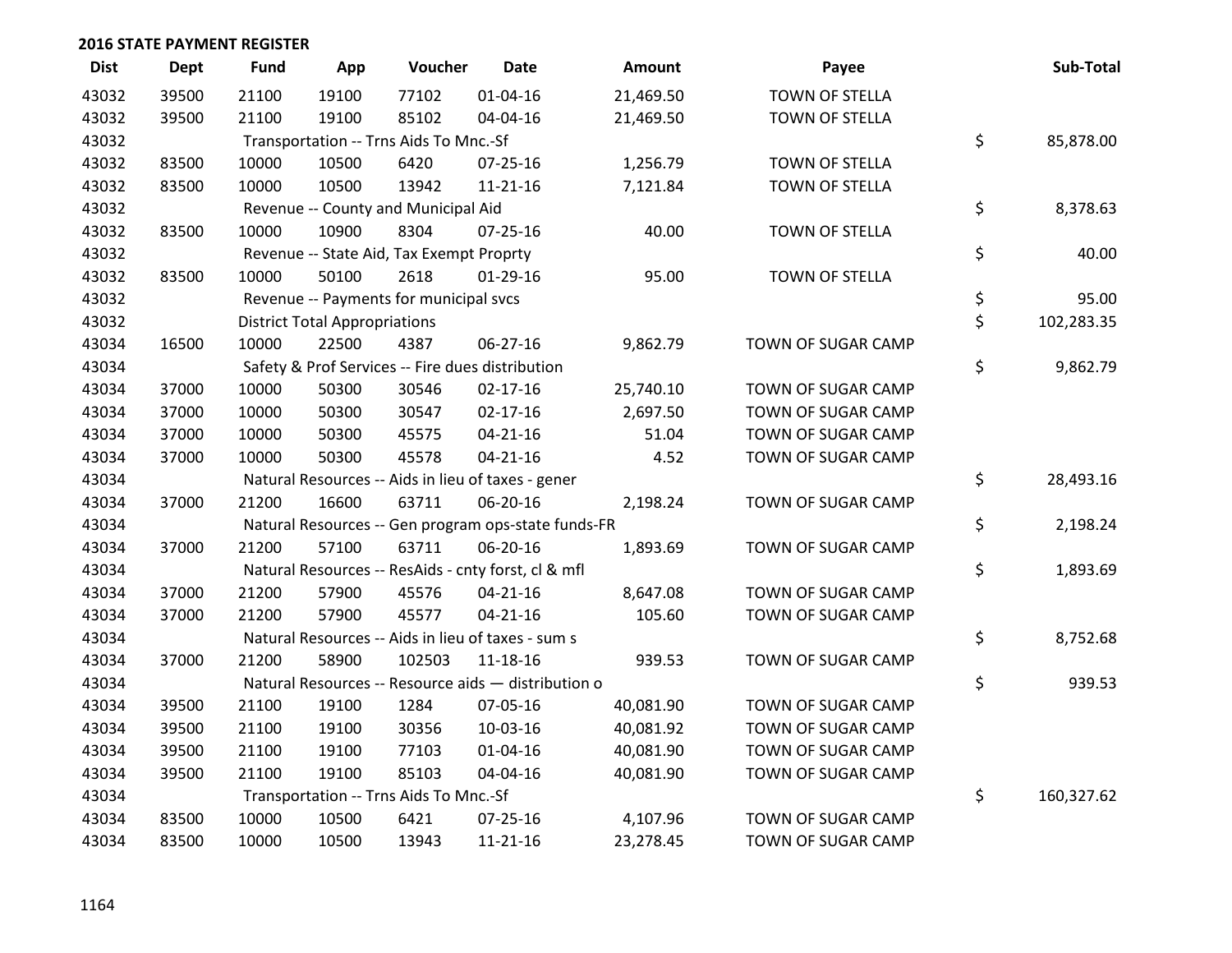| <b>Dist</b> | Dept  | <b>Fund</b> | App                                  | Voucher                                  | <b>Date</b>                                         | Amount    | Payee               | Sub-Total        |
|-------------|-------|-------------|--------------------------------------|------------------------------------------|-----------------------------------------------------|-----------|---------------------|------------------|
| 43034       |       |             |                                      | Revenue -- County and Municipal Aid      |                                                     |           |                     | \$<br>27,386.41  |
| 43034       | 83500 | 10000       | 10900                                | 8305                                     | $07 - 25 - 16$                                      | 39.00     | TOWN OF SUGAR CAMP  |                  |
| 43034       |       |             |                                      | Revenue -- State Aid, Tax Exempt Proprty |                                                     |           |                     | \$<br>39.00      |
| 43034       |       |             | <b>District Total Appropriations</b> |                                          |                                                     |           |                     | \$<br>239,893.12 |
| 43036       | 16500 | 10000       | 22500                                | 4388                                     | 06-27-16                                            | 20,732.42 | TOWN OF THREE LAKES |                  |
| 43036       |       |             |                                      |                                          | Safety & Prof Services -- Fire dues distribution    |           |                     | \$<br>20,732.42  |
| 43036       | 37000 | 10000       | 50300                                | 30831                                    | $02 - 17 - 16$                                      | 4,776.10  | TOWN OF THREE LAKES |                  |
| 43036       | 37000 | 10000       | 50300                                | 46694                                    | $04 - 21 - 16$                                      | 125.72    | TOWN OF THREE LAKES |                  |
| 43036       | 37000 | 10000       | 50300                                | 46695                                    | $04 - 21 - 16$                                      | 488.72    | TOWN OF THREE LAKES |                  |
| 43036       |       |             |                                      |                                          | Natural Resources -- Aids in lieu of taxes - gener  |           |                     | \$<br>5,390.54   |
| 43036       | 37000 | 21200       | 16600                                | 63712                                    | 06-20-16                                            | 1,183.72  | TOWN OF THREE LAKES |                  |
| 43036       |       |             |                                      |                                          | Natural Resources -- Gen program ops-state funds-FR |           |                     | \$<br>1,183.72   |
| 43036       | 37000 | 21200       | 38100                                | 38768                                    | 03-30-16                                            | 2,835.20  | TOWN OF THREE LAKES |                  |
| 43036       |       |             |                                      | Natural Resources -- GPO -federal funds  |                                                     |           |                     | \$<br>2,835.20   |
| 43036       | 37000 | 21200       | 55000                                | 38768                                    | 03-30-16                                            | 9,823.98  | TOWN OF THREE LAKES |                  |
| 43036       |       |             |                                      |                                          | Natural Resources -- Enf A - boating enforcement    |           |                     | \$<br>9,823.98   |
| 43036       | 37000 | 21200       | 57100                                | 63712                                    | 06-20-16                                            | 1,125.28  | TOWN OF THREE LAKES |                  |
| 43036       |       |             |                                      |                                          | Natural Resources -- ResAids - cnty forst, cl & mfl |           |                     | \$<br>1,125.28   |
| 43036       | 37000 | 21200       | 57900                                | 46696                                    | $04 - 21 - 16$                                      | 1,775.53  | TOWN OF THREE LAKES |                  |
| 43036       | 37000 | 21200       | 57900                                | 46697                                    | $04 - 21 - 16$                                      | 5.63      | TOWN OF THREE LAKES |                  |
| 43036       | 37000 | 21200       | 57900                                | 46698                                    | $04 - 21 - 16$                                      | 59.22     | TOWN OF THREE LAKES |                  |
| 43036       |       |             |                                      |                                          | Natural Resources -- Aids in lieu of taxes - sum s  |           |                     | \$<br>1,840.38   |
| 43036       | 37000 | 21200       | 58400                                | 48159                                    | 04-29-16                                            | 1,757.58  | TOWN OF THREE LAKES |                  |
| 43036       | 37000 | 21200       | 58400                                | 90564                                    | 09-14-16                                            | 22,764.70 | TOWN OF THREE LAKES |                  |
| 43036       |       |             |                                      |                                          | Natural Resources -- ResAids - pymt in lieu tax fed |           |                     | \$<br>24,522.28  |
| 43036       | 37000 | 21200       | 58900                                | 102504                                   | 11-18-16                                            | 4,394.30  | TOWN OF THREE LAKES |                  |
| 43036       |       |             |                                      |                                          | Natural Resources -- Resource aids - distribution o |           |                     | \$<br>4,394.30   |
| 43036       | 37000 | 27400       | 67000                                | 55914                                    | $05 - 27 - 16$                                      | 7,624.59  | TOWN OF THREE LAKES |                  |
| 43036       |       |             |                                      |                                          | Natural Resources -- Fin asst for responsible units |           |                     | \$<br>7,624.59   |
| 43036       | 39500 | 21100       | 19100                                | 1285                                     | 07-05-16                                            | 70,953.94 | TOWN OF THREE LAKES |                  |
| 43036       | 39500 | 21100       | 19100                                | 30357                                    | 10-03-16                                            | 70,953.96 | TOWN OF THREE LAKES |                  |
| 43036       | 39500 | 21100       | 19100                                | 77104                                    | $01 - 04 - 16$                                      | 70,953.94 | TOWN OF THREE LAKES |                  |
| 43036       | 39500 | 21100       | 19100                                | 85104                                    | 04-04-16                                            | 70,953.94 | TOWN OF THREE LAKES |                  |
| 43036       |       |             |                                      | Transportation -- Trns Aids To Mnc.-Sf   |                                                     |           |                     | \$<br>283,815.78 |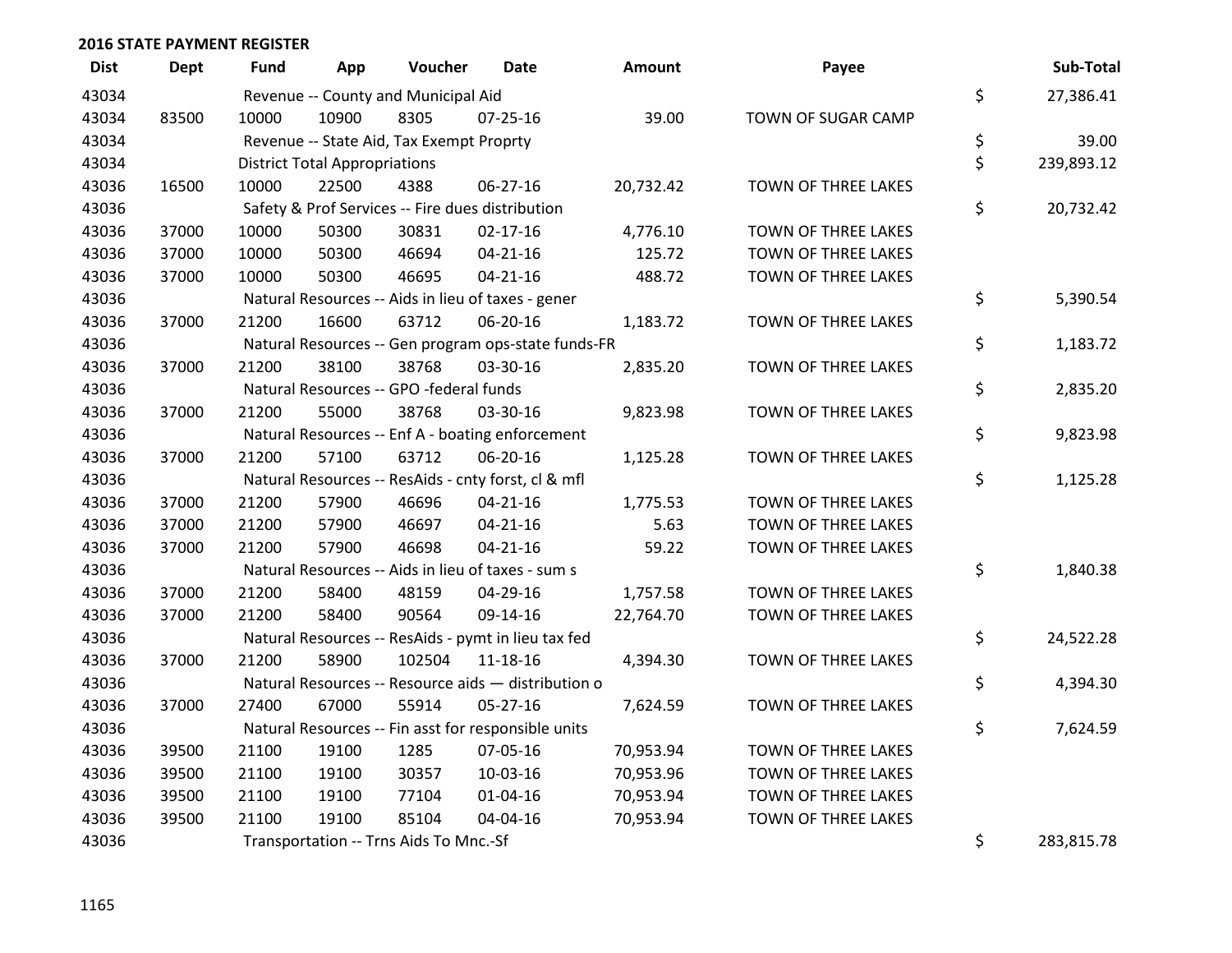| <b>Dist</b> | <b>Dept</b> | <b>Fund</b> | App                                  | Voucher                                          | <b>Date</b>                                         | <b>Amount</b> | Payee                      | Sub-Total        |
|-------------|-------------|-------------|--------------------------------------|--------------------------------------------------|-----------------------------------------------------|---------------|----------------------------|------------------|
| 43036       | 83500       | 10000       | 10500                                | 6422                                             | $07 - 25 - 16$                                      | 5,895.62      | TOWN OF THREE LAKES        |                  |
| 43036       | 83500       | 10000       | 10500                                | 13944                                            | $11 - 21 - 16$                                      | 31,731.14     | TOWN OF THREE LAKES        |                  |
| 43036       |             |             |                                      | Revenue -- County and Municipal Aid              |                                                     |               |                            | \$<br>37,626.76  |
| 43036       | 83500       | 10000       | 10900                                | 8306                                             | 07-25-16                                            | 299.00        | TOWN OF THREE LAKES        |                  |
| 43036       |             |             |                                      | Revenue -- State Aid, Tax Exempt Proprty         |                                                     |               |                            | \$<br>299.00     |
| 43036       | 83500       | 10000       | 11000                                | 13944                                            | $11 - 21 - 16$                                      | 1,723.80      | <b>TOWN OF THREE LAKES</b> |                  |
| 43036       |             |             |                                      | Revenue -- Public Utility Distribution           |                                                     |               |                            | \$<br>1,723.80   |
| 43036       |             |             | <b>District Total Appropriations</b> |                                                  |                                                     |               |                            | \$<br>402,938.03 |
| 43038       | 16500       | 10000       | 22500                                | 4389                                             | 06-27-16                                            | 4,327.64      | TOWN OF WOODBORO           |                  |
| 43038       |             |             |                                      | Safety & Prof Services -- Fire dues distribution |                                                     |               |                            | \$<br>4,327.64   |
| 43038       | 37000       | 10000       | 50300                                | 30489                                            | $02 - 17 - 16$                                      | 3,071.06      | TOWN OF WOODBORO           |                  |
| 43038       | 37000       | 10000       | 50300                                | 30490                                            | $02 - 17 - 16$                                      | 96,784.78     | TOWN OF WOODBORO           |                  |
| 43038       |             |             |                                      |                                                  | Natural Resources -- Aids in lieu of taxes - gener  |               |                            | \$<br>99,855.84  |
| 43038       | 37000       | 21200       | 16600                                | 63713                                            | 06-20-16                                            | 662.18        | TOWN OF WOODBORO           |                  |
| 43038       |             |             |                                      |                                                  | Natural Resources -- Gen program ops-state funds-FR |               |                            | \$<br>662.18     |
| 43038       | 37000       | 21200       | 57100                                | 63713                                            | 06-20-16                                            | 2,901.15      | TOWN OF WOODBORO           |                  |
| 43038       |             |             |                                      |                                                  | Natural Resources -- ResAids - cnty forst, cl & mfl |               |                            | \$<br>2,901.15   |
| 43038       | 37000       | 21200       | 57900                                | 45403                                            | $04 - 21 - 16$                                      | 4.51          | TOWN OF WOODBORO           |                  |
| 43038       |             |             |                                      |                                                  | Natural Resources -- Aids in lieu of taxes - sum s  |               |                            | \$<br>4.51       |
| 43038       | 39500       | 21100       | 19100                                | 1286                                             | 07-05-16                                            | 26,638.69     | TOWN OF WOODBORO           |                  |
| 43038       | 39500       | 21100       | 19100                                | 30358                                            | 10-03-16                                            | 26,638.71     | TOWN OF WOODBORO           |                  |
| 43038       | 39500       | 21100       | 19100                                | 77105                                            | $01 - 04 - 16$                                      | 26,638.69     | TOWN OF WOODBORO           |                  |
| 43038       | 39500       | 21100       | 19100                                | 85105                                            | 04-04-16                                            | 26,638.69     | TOWN OF WOODBORO           |                  |
| 43038       |             |             |                                      | Transportation -- Trns Aids To Mnc.-Sf           |                                                     |               |                            | \$<br>106,554.78 |
| 43038       | 83500       | 10000       | 10500                                | 6423                                             | $07 - 25 - 16$                                      | 1,568.37      | TOWN OF WOODBORO           |                  |
| 43038       | 83500       | 10000       | 10500                                | 13945                                            | $11 - 21 - 16$                                      | 8,887.42      | TOWN OF WOODBORO           |                  |
| 43038       |             |             |                                      | Revenue -- County and Municipal Aid              |                                                     |               |                            | \$<br>10,455.79  |
| 43038       | 83500       | 10000       | 10900                                | 8307                                             | $07 - 25 - 16$                                      | 4.00          | TOWN OF WOODBORO           |                  |
| 43038       |             |             |                                      | Revenue -- State Aid, Tax Exempt Proprty         |                                                     |               |                            | \$<br>4.00       |
| 43038       |             |             | <b>District Total Appropriations</b> |                                                  |                                                     |               |                            | \$<br>224,765.89 |
| 43040       | 16500       | 10000       | 22500                                | 4390                                             | 06-27-16                                            | 10,828.74     | <b>TOWN OF WOODRUFF</b>    |                  |
| 43040       |             |             |                                      | Safety & Prof Services -- Fire dues distribution |                                                     |               |                            | \$<br>10,828.74  |
| 43040       | 37000       | 10000       | 50300                                | 30868                                            | $02 - 17 - 16$                                      | 6,446.61      | <b>TOWN OF WOODRUFF</b>    |                  |
| 43040       |             |             |                                      |                                                  | Natural Resources -- Aids in lieu of taxes - gener  |               |                            | \$<br>6,446.61   |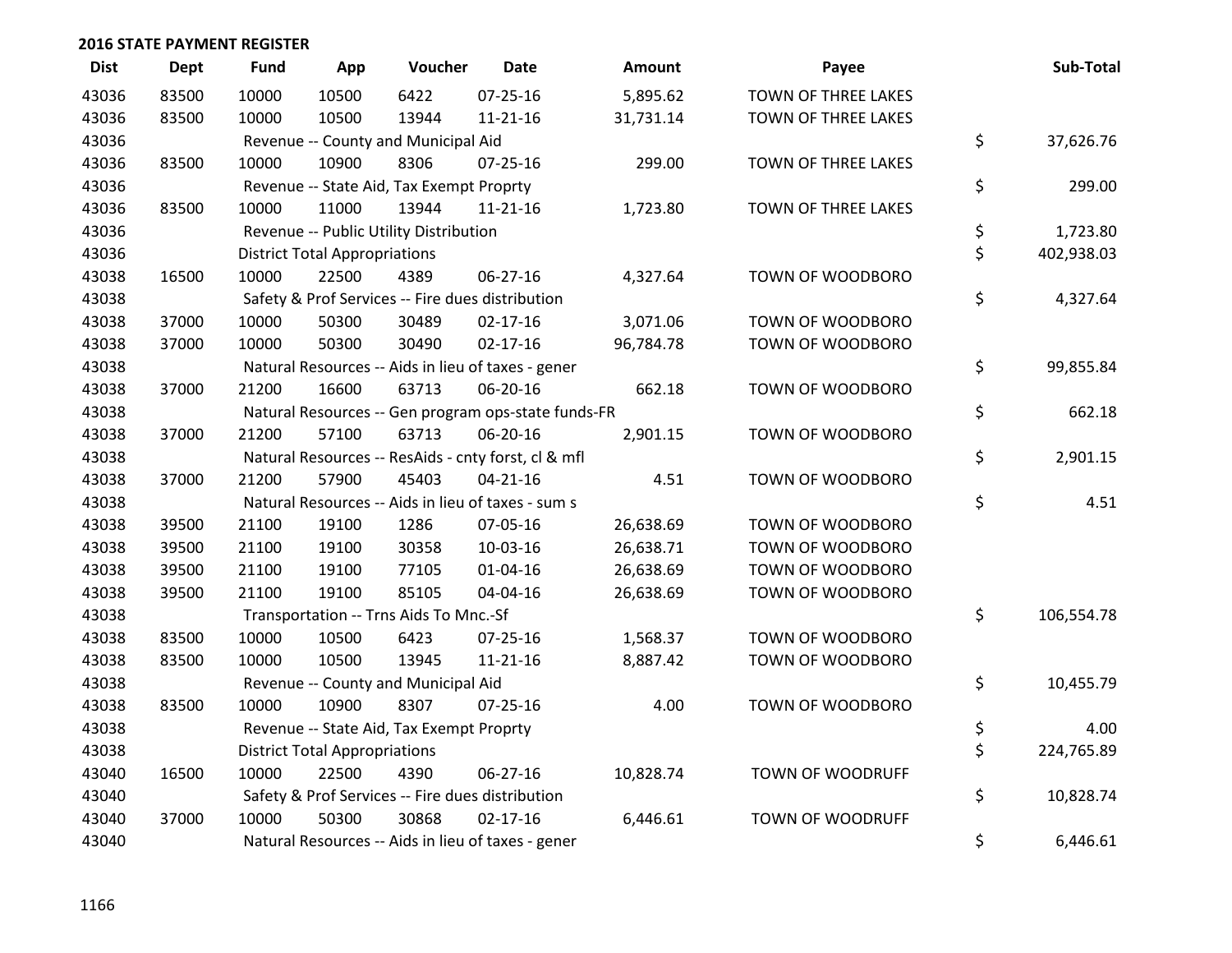| <b>Dist</b> | <b>Dept</b> | Fund  | App                                  | Voucher                                             | <b>Date</b>    | <b>Amount</b> | Payee                      | Sub-Total          |
|-------------|-------------|-------|--------------------------------------|-----------------------------------------------------|----------------|---------------|----------------------------|--------------------|
| 43040       | 37000       | 21200 | 16600                                | 63714                                               | 06-20-16       | 54.55         | <b>TOWN OF WOODRUFF</b>    |                    |
| 43040       |             |       |                                      | Natural Resources -- Gen program ops-state funds-FR |                |               |                            | \$<br>54.55        |
| 43040       | 37000       | 21200 | 57100                                | 63714                                               | 06-20-16       | 68.01         | TOWN OF WOODRUFF           |                    |
| 43040       |             |       |                                      | Natural Resources -- ResAids - cnty forst, cl & mfl |                |               |                            | \$<br>68.01        |
| 43040       | 37000       | 21200 | 57900                                | 46821                                               | $04 - 21 - 16$ | 11,649.22     | TOWN OF WOODRUFF           |                    |
| 43040       | 37000       | 21200 | 57900                                | 46822                                               | $04 - 21 - 16$ | 90.87         | <b>TOWN OF WOODRUFF</b>    |                    |
| 43040       |             |       |                                      | Natural Resources -- Aids in lieu of taxes - sum s  |                |               |                            | \$<br>11,740.09    |
| 43040       | 39500       | 21100 | 19100                                | 1287                                                | 07-05-16       | 36,391.58     | TOWN OF WOODRUFF           |                    |
| 43040       | 39500       | 21100 | 19100                                | 30359                                               | 10-03-16       | 36,391.59     | TOWN OF WOODRUFF           |                    |
| 43040       | 39500       | 21100 | 19100                                | 77106                                               | $01 - 04 - 16$ | 36,391.58     | TOWN OF WOODRUFF           |                    |
| 43040       | 39500       | 21100 | 19100                                | 85106                                               | 04-04-16       | 36,391.58     | TOWN OF WOODRUFF           |                    |
| 43040       |             |       |                                      | Transportation -- Trns Aids To Mnc.-Sf              |                |               |                            | \$<br>145,566.33   |
| 43040       | 45500       | 10000 | 23100                                | 20701                                               | 12-16-16       | 1,280.00      | TOWN OF WOODRUFF           |                    |
| 43040       |             |       |                                      | Justice -- Law enforcement train, local             |                |               |                            | \$<br>1,280.00     |
| 43040       | 83500       | 10000 | 10500                                | 6424                                                | $07 - 25 - 16$ | 5,359.66      | TOWN OF WOODRUFF           |                    |
| 43040       | 83500       | 10000 | 10500                                | 13946                                               | $11 - 21 - 16$ | 19,513.06     | TOWN OF WOODRUFF           |                    |
| 43040       |             |       |                                      | Revenue -- County and Municipal Aid                 |                |               |                            | \$<br>24,872.72    |
| 43040       | 83500       | 10000 | 10900                                | 8308                                                | $07 - 25 - 16$ | 4,266.00      | TOWN OF WOODRUFF           |                    |
| 43040       |             |       |                                      | Revenue -- State Aid, Tax Exempt Proprty            |                |               |                            | \$<br>4,266.00     |
| 43040       | 83500       | 10000 | 11000                                | 13946                                               | 11-21-16       | 9,676.48      | TOWN OF WOODRUFF           |                    |
| 43040       |             |       |                                      | Revenue -- Public Utility Distribution              |                |               |                            | \$<br>9,676.48     |
| 43040       | 83500       | 10000 | 50100                                | 2619                                                | $01-29-16$     | 8,425.22      | TOWN OF WOODRUFF           |                    |
| 43040       |             |       |                                      | Revenue -- Payments for municipal svcs              |                |               |                            | \$<br>8,425.22     |
| 43040       |             |       | <b>District Total Appropriations</b> |                                                     |                |               |                            | \$<br>223, 224. 75 |
| 43276       | 16500       | 10000 | 22500                                | 4391                                                | 06-27-16       | 24,948.12     | <b>CITY OF RHINELANDER</b> |                    |
| 43276       |             |       |                                      | Safety & Prof Services -- Fire dues distribution    |                |               |                            | \$<br>24,948.12    |
| 43276       | 37000       | 10000 | 50300                                | 29113                                               | $02 - 12 - 16$ | 21,664.56     | <b>CITY OF RHINELANDER</b> |                    |
| 43276       |             |       |                                      | Natural Resources -- Aids in lieu of taxes - gener  |                |               |                            | \$<br>21,664.56    |
| 43276       | 37000       | 27400 | 67000                                | 55562                                               | $05 - 27 - 16$ | 21,402.78     | <b>CITY OF RHINELANDER</b> |                    |
| 43276       |             |       |                                      | Natural Resources -- Fin asst for responsible units |                |               |                            | \$<br>21,402.78    |
| 43276       | 39500       | 21100 | 17700                                | 6396                                                | 08-01-16       | 29,272.00     | <b>CITY OF RHINELANDER</b> |                    |
| 43276       | 39500       | 21100 | 17700                                | 32949                                               | 10-06-16       | 29,272.00     | <b>CITY OF RHINELANDER</b> |                    |
| 43276       | 39500       | 21100 | 17700                                | 69122                                               | 12-30-16       | 17,563.00     | <b>CITY OF RHINELANDER</b> |                    |
| 43276       |             |       |                                      | Transportation -- Tc, Trns Oper Aid Sf              |                |               |                            | \$<br>76,107.00    |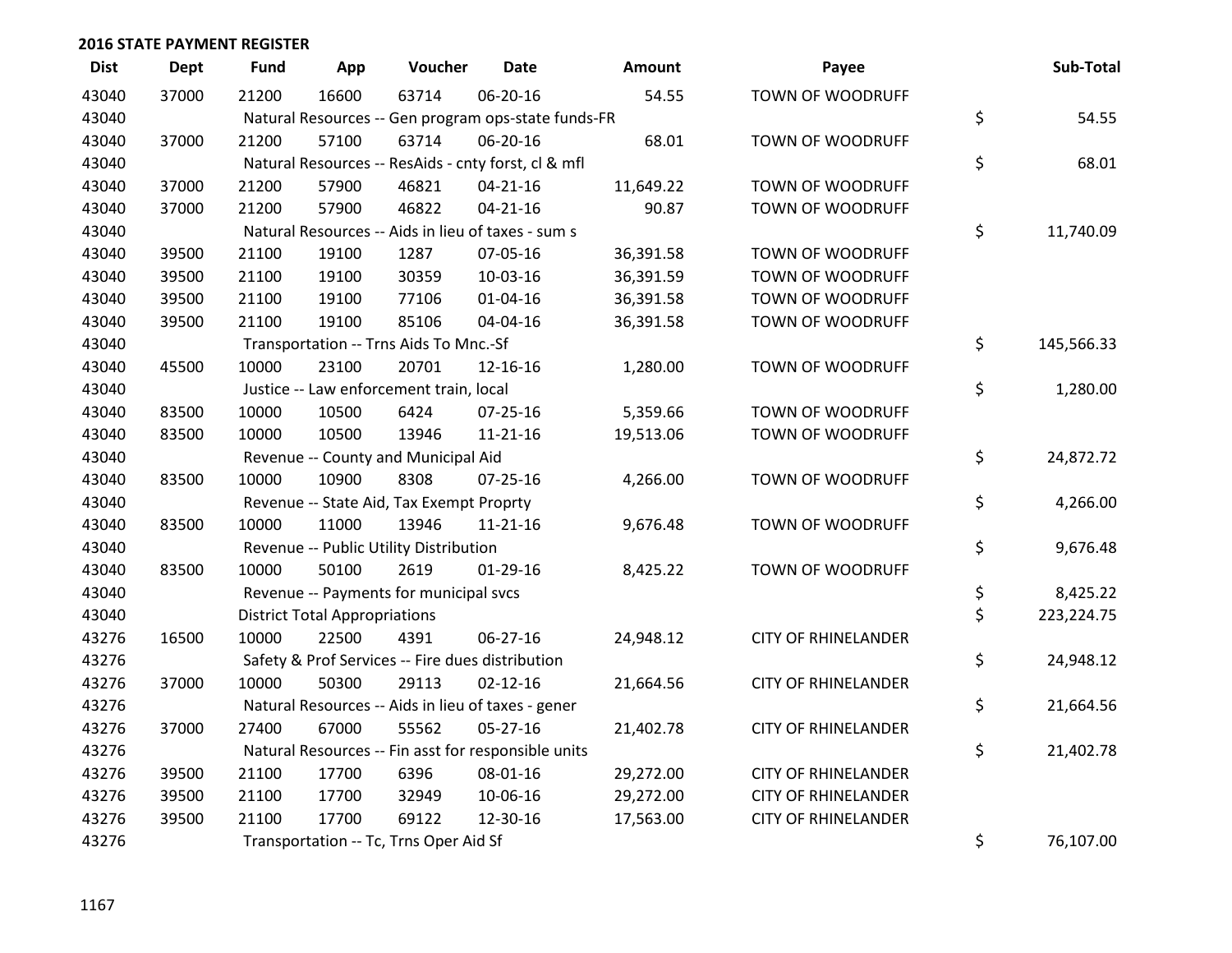| <b>Dist</b> | <b>Dept</b> | <b>Fund</b> | App   | Voucher                                         | <b>Date</b>                                       | Amount     | Payee                      | Sub-Total          |
|-------------|-------------|-------------|-------|-------------------------------------------------|---------------------------------------------------|------------|----------------------------|--------------------|
| 43276       | 39500       | 21100       | 18200 | 32912                                           | 09-30-16                                          | 106,045.00 | <b>CITY OF RHINELANDER</b> |                    |
| 43276       | 39500       | 21100       | 18200 | 57902                                           | 12-05-16                                          | 57,425.00  | <b>CITY OF RHINELANDER</b> |                    |
| 43276       |             |             |       | Transportation -- Trnst/Trns-Rel Aid F          |                                                   |            |                            | \$<br>163,470.00   |
| 43276       | 39500       | 21100       | 19100 | 1288                                            | 07-05-16                                          | 139,857.56 | <b>CITY OF RHINELANDER</b> |                    |
| 43276       | 39500       | 21100       | 19100 | 30360                                           | 10-03-16                                          | 139,857.58 | <b>CITY OF RHINELANDER</b> |                    |
| 43276       |             |             |       | Transportation -- Trns Aids To Mnc.-Sf          |                                                   |            |                            | \$<br>279,715.14   |
| 43276       | 39500       | 21100       | 17700 | 72041                                           | $01 - 04 - 16$                                    | 12,803.00  | <b>CITY OF RHINELANDER</b> |                    |
| 43276       | 39500       | 21100       | 17700 | 84195                                           | 06-13-16                                          | 15,236.00  | <b>FOREST ONEIDA VILAS</b> |                    |
| 43276       | 39500       | 21100       | 17700 | 90040                                           | $05 - 27 - 16$                                    | 29,272.00  | <b>CITY OF RHINELANDER</b> |                    |
| 43276       |             |             |       | Transportation -- Tc, Trns Oper Aid Sf          |                                                   |            |                            | \$<br>57,311.00    |
| 43276       | 39500       | 21100       | 18200 | 74089                                           | $02 - 18 - 16$                                    | 45,294.00  | TREAS CITY RHINELANDER     |                    |
| 43276       | 39500       | 21100       | 18200 | 79971                                           | $04 - 25 - 16$                                    | 24,792.00  | TREAS CITY RHINELANDER     |                    |
| 43276       |             |             |       | Transportation -- Trnst/Trns-Rel Aid F          |                                                   |            |                            | \$<br>70,086.00    |
| 43276       | 39500       | 21100       | 19100 | 77107                                           | 01-04-16                                          | 139,857.56 | <b>CITY OF RHINELANDER</b> |                    |
| 43276       | 39500       | 21100       | 19100 | 85107                                           | 04-04-16                                          | 139,857.56 | <b>CITY OF RHINELANDER</b> |                    |
| 43276       |             |             |       | Transportation -- Trns Aids To Mnc.-Sf          |                                                   |            |                            | \$<br>279,715.12   |
| 43276       | 43500       | 10000       | 11900 | 72391                                           | 09-02-16                                          | 5,926.68   | <b>CITY OF RHINELANDER</b> |                    |
| 43276       |             |             |       |                                                 | Health Services -- Emergency medical services, ai |            |                            | \$<br>5,926.68     |
| 43276       | 45500       | 10000       | 23100 | 16136                                           | 09-07-16                                          | 2,560.00   | <b>CITY OF RHINELANDER</b> |                    |
| 43276       |             |             |       | Justice -- Law enforcement train, local         |                                                   |            |                            | \$<br>2,560.00     |
| 43276       | 50500       | 10000       | 74300 | 33897                                           | 11-09-16                                          | 175,736.60 | <b>CITY OF RHINELANDER</b> |                    |
| 43276       |             |             |       | Administration -- Federal aid, local assistance |                                                   |            |                            | \$<br>175,736.60   |
| 43276       | 83500       | 10000       | 10500 | 6425                                            | 07-25-16                                          | 384,410.92 | <b>CITY OF RHINELANDER</b> |                    |
| 43276       | 83500       | 10000       | 10500 | 13947                                           | $11 - 21 - 16$                                    | 767,282.37 | <b>CITY OF RHINELANDER</b> |                    |
| 43276       |             |             |       | Revenue -- County and Municipal Aid             |                                                   |            |                            | \$<br>1,151,693.29 |
| 43276       | 83500       | 10000       | 10900 | 8309                                            | $07 - 25 - 16$                                    | 54,670.00  | <b>CITY OF RHINELANDER</b> |                    |
| 43276       | 83500       | 10000       | 10900 | 9770                                            | $07 - 25 - 16$                                    | 33,583.00  | <b>CITY OF RHINELANDER</b> |                    |
| 43276       |             |             |       | Revenue -- State Aid, Tax Exempt Proprty        |                                                   |            |                            | \$<br>88,253.00    |
| 43276       | 83500       | 10000       | 11000 | 13947                                           | $11 - 21 - 16$                                    | 60,205.20  | <b>CITY OF RHINELANDER</b> |                    |
| 43276       |             |             |       | Revenue -- Public Utility Distribution          |                                                   |            |                            | \$<br>60,205.20    |
| 43276       | 83500       | 10000       | 50100 | 2620                                            | 01-29-16                                          | 29,524.25  | <b>CITY OF RHINELANDER</b> |                    |
| 43276       |             |             |       | Revenue -- Payments for municipal svcs          |                                                   |            |                            | \$<br>29,524.25    |
| 43276       | 83500       | 52100       | 36300 | 3211                                            | 03-29-16                                          | 16,495.86  | <b>CITY OF RHINELANDER</b> |                    |
| 43276       |             |             |       | Revenue -- Lottery & Gaming Credit              |                                                   |            |                            | \$<br>16,495.86    |